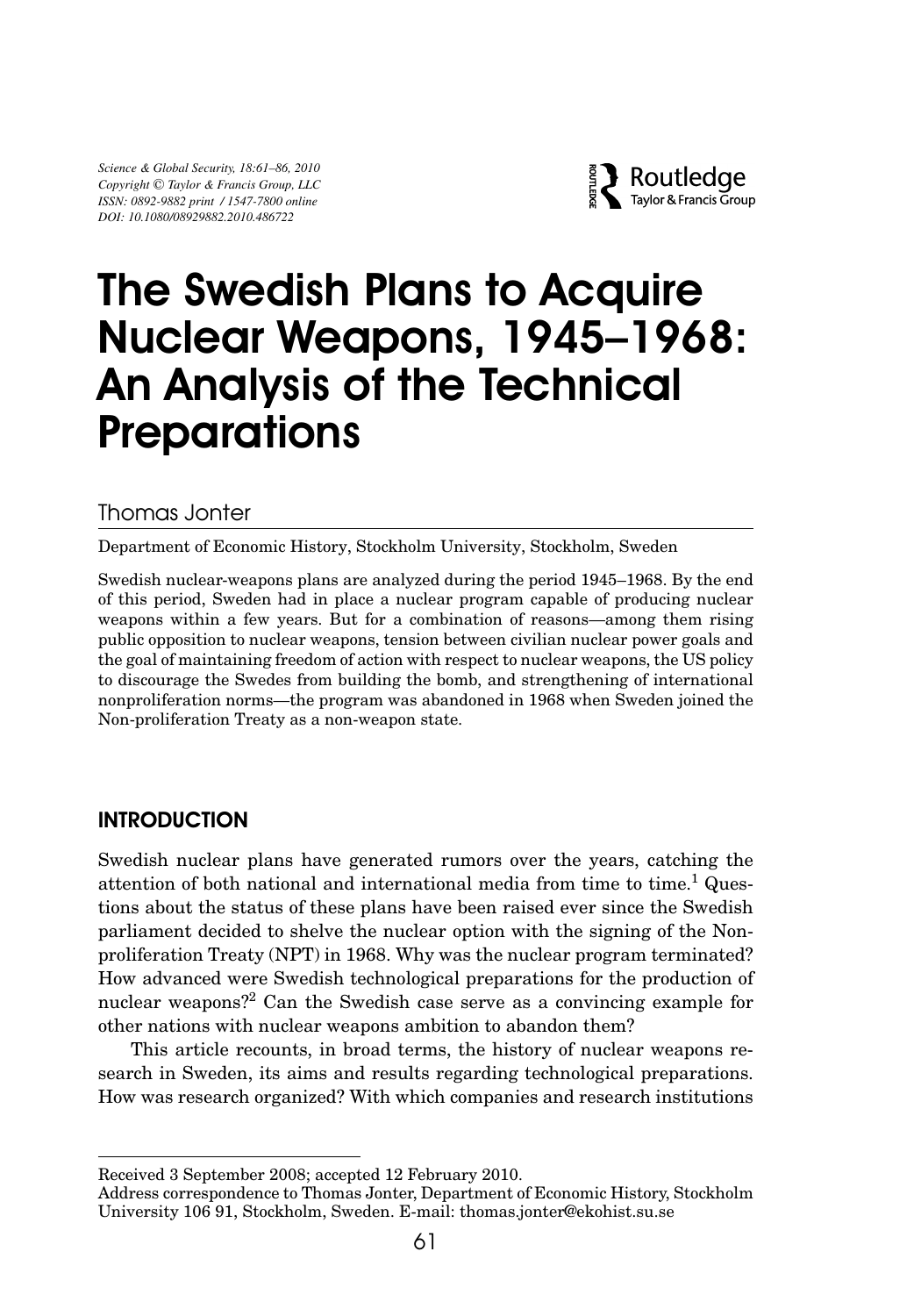in Sweden and abroad did the responsible organization, the Swedish National Defence Research Establishment (FOA), collaborate? The focus in this article is on the technical aspects of the Swedish nuclear plans, even though other aspects of a possible Swedish nuclear weapons acquisition are touched upon.

### SWEDISH NUCLEAR WEAPONS PLANS, THE EARLY YEARS: 1945–1952

Sweden's nuclear-weapons research began in 1945, shortly after the first atomic bombs fell over Japan. The mission to look into the new weapon of mass destruction went to the newly established FOA. On 17 August 1945, the Supreme Commander's representative on the Council of FOA, Torsten Schmidt, requested "an account of what might currently be known about the atomic bomb."3 The main aim of the research initiated at that time was to find out how Sweden could best protect itself against a nuclear weapon attack. However, from the outset, FOA was also commissioned to investigate the possibilities of manufacturing an atomic bomb. Leading military and the Swedish political elite maintained that nuclear weapons would be necessary for deterring the Soviet Union from attacking Sweden and for upholding Sweden's policy of political nonalignment. For example, in his memoirs the Swedish Social Democratic Prime Minister, Tage Erlander, writes that for several years in the late 1940s and early 1950s, he supported a nuclear weapons program for Sweden.<sup>4</sup>

In November 1945, the Atomic Committee (Atomkommittén, AC) was founded. AC was an advisory committee of experts with the mission to work out plans and prioritize alternative pathways for the development of civilian nuclear energy. The committee was appointed by the government and its members represented military, industrial, political and academic interests. The initiative to establish AC came from the military, which suggests that nuclear-weapons plans played an important role in the establishment of civilian nuclear-energy research. Furthermore, five of the Atomic Committee's members were also on the board for FOA.<sup>5</sup> Academic research institutions had several representatives on the AC, among them the Nobel Prize winners in physics Manne Siegbahn (he received the prize in 1924) and Hannes Alfven´ (he received the prize in 1970). The industry and military were represented by the director-general for the Swedish telephone company, Håkan Sterky (he was also chairman of FOA). The technical director at the Swedish company ASEA (Allmänna Svenska Elektriska AB), Ragnar Liljeblad, represented industry. Chairman of the AC was county governor Malte Jacobsson, a politician from the Social Democratic party and professor of philosophy, and the secretary, Gösta Funke, was a young physicist. $6$ 

One of the first and more important tasks that AC gave FOA was to acquire uranium. To extract uranium from primarily Kolm-type shale in Sweden was the basis of the plan for self-sufficiency that Sweden decided to pursue early on.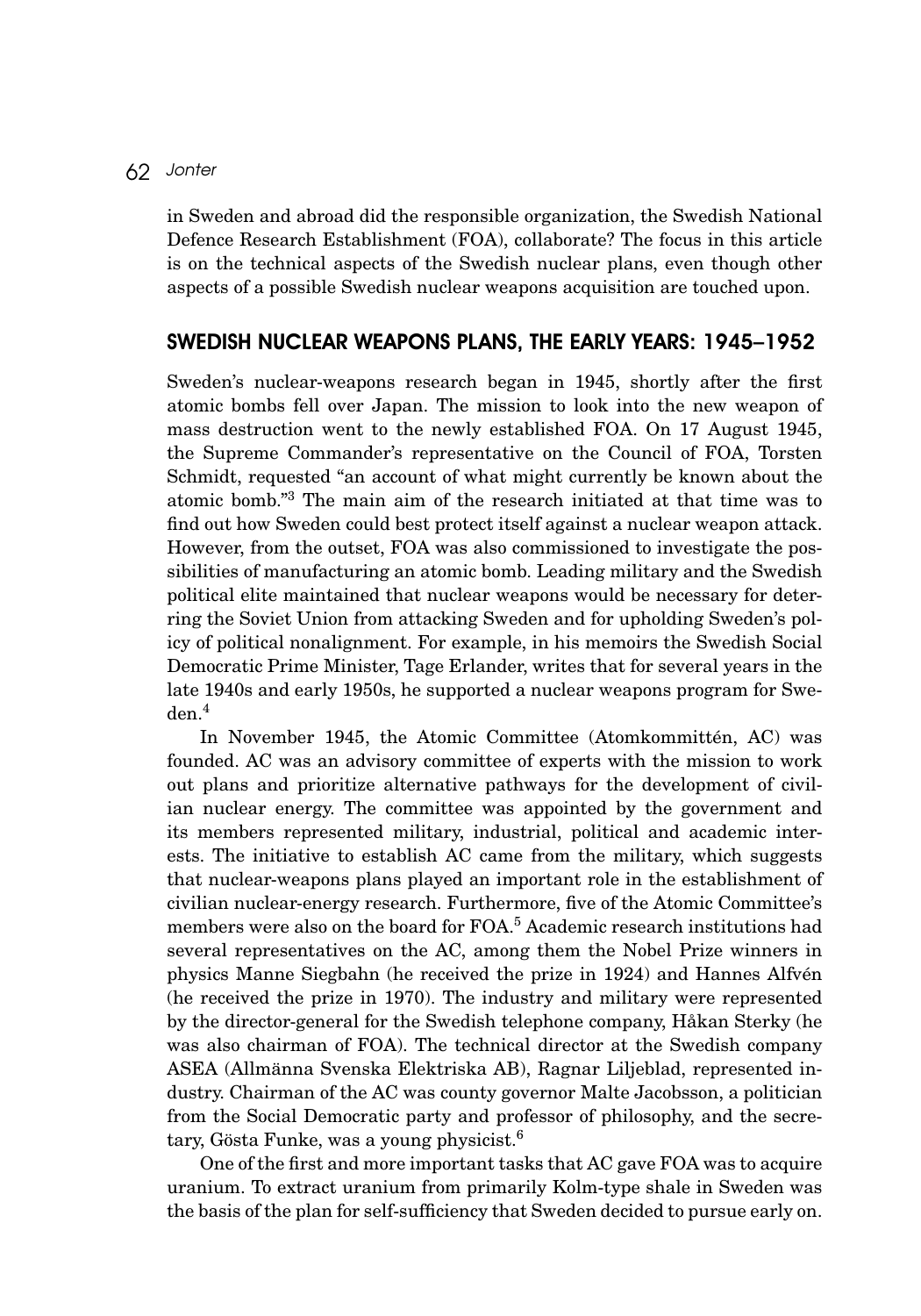To attain self-sufficiency in nuclear matters was an obvious aim for Swedish politicians and researchers shortly after the Second World War. For this reason, Sweden chose a technology where the reactors, moderated with heavy water, could be loaded with natural uranium to be used without enrichment. Importing uranium was considered difficult given the strict U.S. export control of nuclear materials and equipment.<sup>7</sup> The Swedish uranium reserves, although of low grade, had been deemed as one of the richest in the western world by American and British investigations shortly after the Second World War.<sup>8</sup>

In Department 1 at FOA, the question of uranium production was tackled at an early stage. In October 1945, the Geological Survey of Sweden (SGU) had compiled a list of possible sources of uranium in Sweden. Groups were set up at FOA to conduct further research on the issue. Collaboration was initiated with several Swedish companies and research institutions to look into the possibilities of producing uranium (the companies Boliden Gruv AB, Svenska Skifferolje AB, Wargöns AB), The Royal Institute of Technology (KTH), Chalmers University of Technology and the Universities of Uppsala and Lund.<sup>9</sup>

In December 1945, the head of Department 1 at FOA, Gustaf Ljunggren, presented a proposal that led the way for the entire Swedish nuclear weapons program. In Ljunggren's opinion, Sweden should do the same as the United States—but the other way around. In the United States, civilian exploitation of nuclear energy was a "spin-off" of the nuclear weapons program, in which plutonium production held a central position. Ljunggren's view took the opposite approach and argued that the main aim should be the generation of nuclear energy, with plutonium production, which would make possible the manufacture of nuclear weapons as a side-effect. What Ljunggren was suggesting was to try and accommodate nuclear weapons production in the framework of civilian nuclear power.<sup>10</sup>

Several studies were done at the beginning of 1946, such as how to start nuclear fission in a nuclear explosive device and how best to produce heavy water.<sup>11</sup> During the same period, a special section was established for nuclear physics investigations at Department 2 under Sigvard Eklund, who later became the second Secretary General of the International Atomic Energy Agency (IAEA) between 1961 and 1981. During the fiscal year 1947–48 there was a further expansion of activities. New services were established and a number of studies were started. One study developed different methods for the separation of plutonium but the general purpose was to create a bank of knowledge in the field of plutonium chemistry.12

In 1947, AC issued a report that led to the formation of the company AB Atomenergi (AE), which was 57 percent government owned. The company was founded with the purpose of developing civilian nuclear power. The rest of the shares were split among 24 different Swedish companies belonging mainly to the energy, mining, steel and engineering industries.<sup>13</sup> The members of the Atomic committee were also represented on the board of AE. A close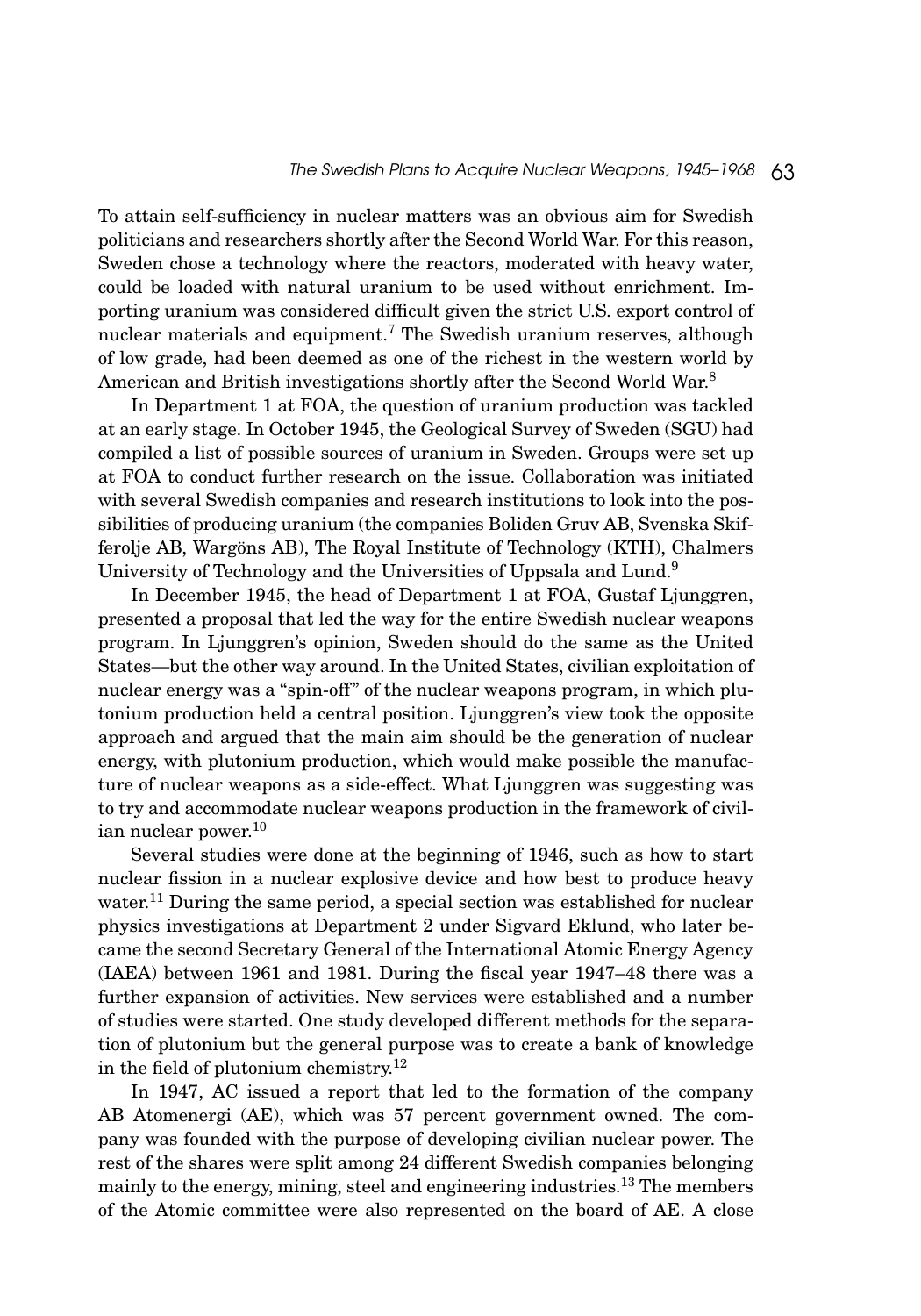collaboration between FOA and AE was initiated in order to work out technical and economic estimates for possible production of weapon-grade plutonium.

In February 1948, the Chief of the Defense Staff commissioned FOA to investigate nuclear weapons manufacture for the Swedish Defense Forces. The assignment included time schedules and cost estimates for the manufacture of nuclear weapons.<sup>14</sup> The study was completed in three months and concluded that plutonium would be preferable to uranium-235 for use as nuclear material in explosive devices, and that it was too complicated and costly to produce highly enriched uranium. Therefore, a reactor would have to be built, and the reactor of choice would be fuelled with natural uranium with graphite as the moderator. According to the study:

*...* a working hypothesis is that the needed amount of uranium is between 500 to 1000 tons, and the needed graphite a couple of thousand tons, which would in all probability give the correct size. Such a reactor would have to perform the theoretically calculated output around 0.5–1.5 million KW.15

This was considered sufficient for the production of 5–10 nuclear-explosive devices a year. It should be noted, though, that the analysis was based on technical data that are no longer considered accurate. According to the 1948 estimates, the amount of plutonium needed in a nuclear device was between 36–72 kg, a figure understood only five years later to be too high by a factor of five or greater.16 If plutonium production such as that envisaged were to succeed at all, a large reactor would have to be built. A prerequisite for such a complex construction was that an experimental reactor would first be operated to determine how best to construct the main reactor (it might even be necessary to build an intermediate experimental reactor in order for a project of this magnitude to succeed, according to the authors of the report).<sup>17</sup> A further prerequisite for the program outlined was access to nuclear materials, especially uranium and the required quantity of graphite.18 According to the study, it would take about eight years, probably longer, to produce a nuclear weapon once the equipment was in place.19 FOA estimated that this program would cost SEK 450 million, \$1 billion (2008\$), this did not include the costs of the build-up time of three to four years. The time schedule assumed that the required manpower would be available, that it would be possible to obtain the required nuclear materials, and that the reactors could be built as planned.

In 1949, a more extensive collaboration agreement was concluded dividing continued research and development work between FOA and AE.20 In general terms, the agreement specified that FOA should be responsible for the overall nuclear weapons research, and specifically, in charge of the construction of a nuclear device and the studies of its effects. It was AE's responsibility to deliver basic information on the possible production of weapon-grade plutonium and to investigate the possibilities of production or procurement of heavy water without inspections by the supplying country. AE was also to build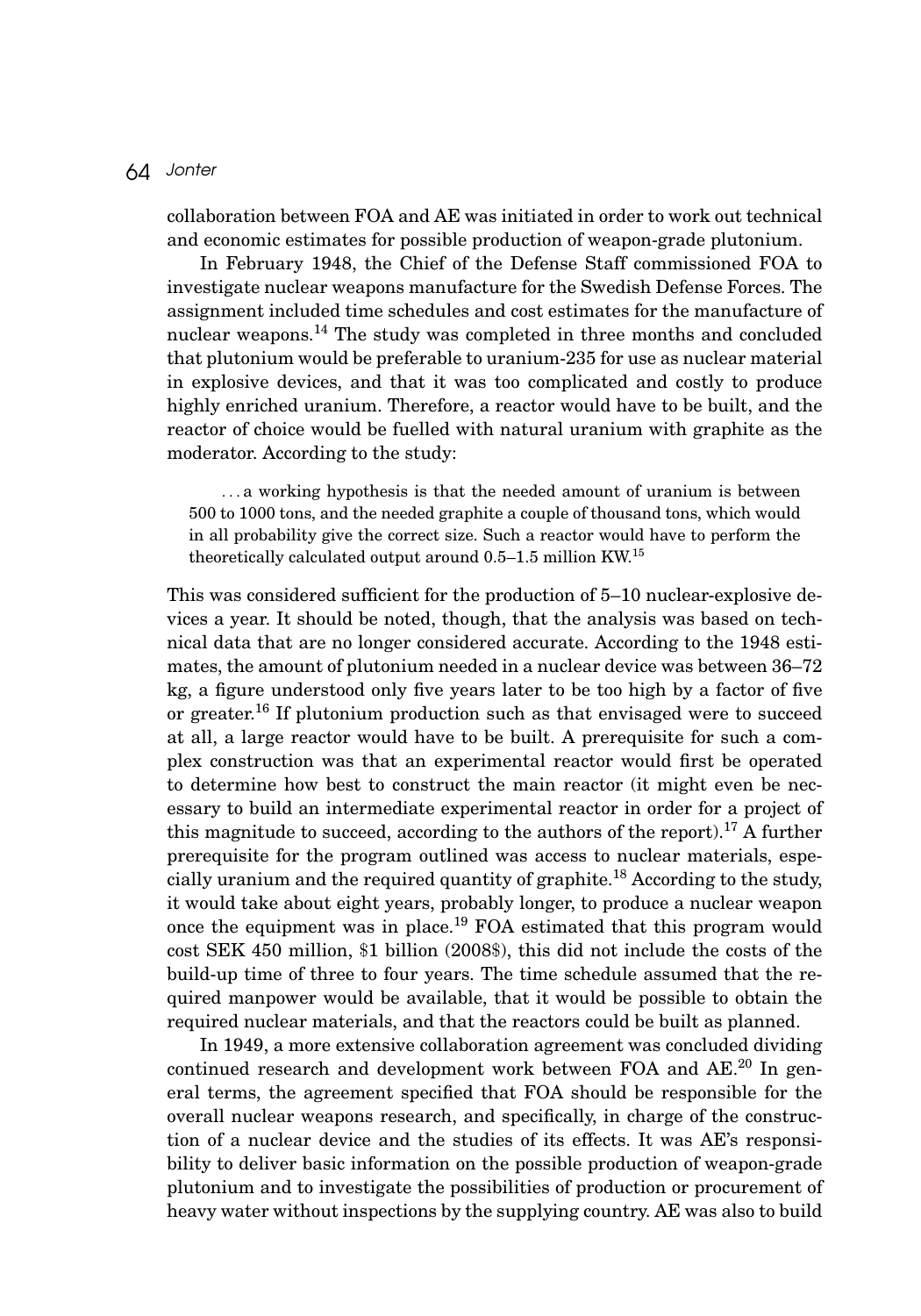

Figure 1: This figure describes in a simplified form how the co-operation between FOA and AE was planned in a possible manufacture of nuclear weapons. AE was responsible for the production of uranium and fuel elements, the procurement of inspection-free heavy water and the design of reactors and a reprocessing plant in order to enable a production of weapons-grade plutonium. AE's responsibility extended to the point where weapons grade plutonium was produced. Further steps, until the nuclear weapons were manufactured, were FOA's responsibility.

reactors and a reprocessing plant capable of producing weapon-grade plutonium if a decision to do so was later made. In other words, the civil nuclear energy program should be designed in such a way that it could include the manufacture of nuclear weapons (Figure 1).

The division of responsibilities was not meant to draw a clear line between civilian and military activities. The division of work was instead made in order to economize on the limited resources of the country.<sup>21</sup> Also, the cooperation between the AE and the Military can be understood in terms of developing new expertise.

It is important to stress that AE intended to produce plutonium even if Sweden decided *not* to manufacture nuclear weapons (except that the plutonium so produced would not be of weapon-grade quality). Although the basic technique of producing plutonium is the same for both military and civilian use, the plutonium to be used in a nuclear weapons device ideally contains 93 percent or more of plutonium  $239.^{22}$  In order to produce plutonium of this weapons-grade quality, special re-fueling arrangements are required to keep the fuel burn-up low. It is noteworthy that the plutonium research at FOA and AE were complementary. FOA, for example, was especially interested in plutonium in the metallic form suitable for use in a nuclear weapon, while the AE focused on developing methods to separate plutonium from uranium and fission products (reprocessing) in order to allow the plutonium to be used as fuel in the reactors (plutonium recycling). This procedure would enable a more efficient use of the natural uranium.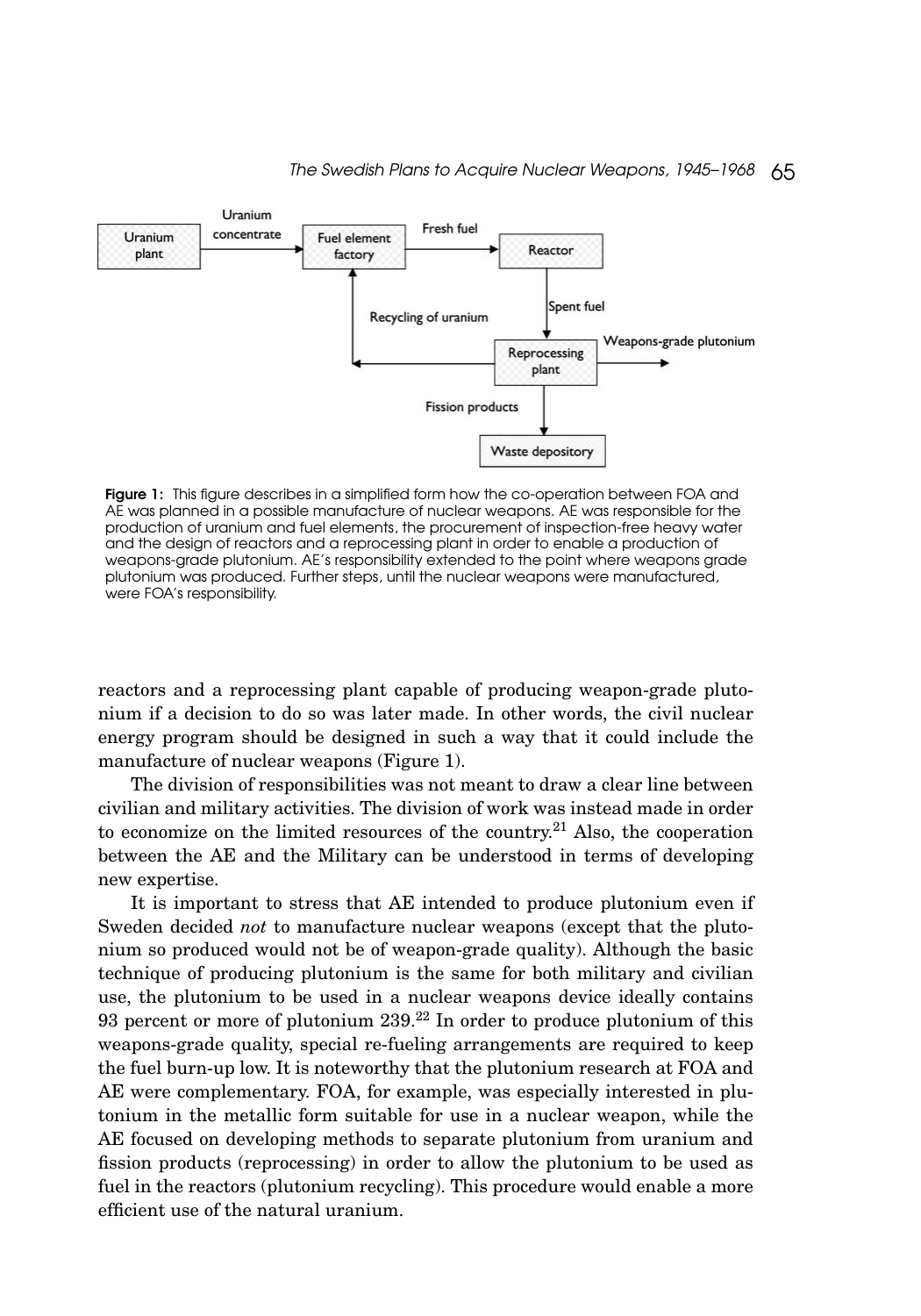# COOPERATION WITH OTHER STATES

Sweden looked to cooperate with other states in the field of nuclear research during this first phase. In the years following World War II, Swedish scientists sought contacts with the most-developed nuclear country in the world, the United States. The U.S. policy towards Sweden during the period 1945–1952 can be characterized by two objectives. First, to discourage the Swedes from exploiting their uranium, especially for military aims. Second, to prevent Sweden from acquiring highly enriched uranium, technical know-how, and advanced equipment that could be used in the production of nuclear weapons. Between 1945 and 1948, U.S. policy was very firm and restrictive. The United States Atomic Energy Commission (AEC) issued licenses for use of these products within the United States and for export to other countries.<sup>23</sup> However, not all equipment and nuclear material were subject to export bans. In certain areas, friendly states could be assisted with research devoted to civilian nuclear energy. This restrictive policy had its price. During the spring and summer of 1949, several diplomatic reports from the U.S. embassy in Sweden described how Swedish nuclear scientists were looking for nuclear cooperation from the United Kingdom. For example, rumors circulated that the Swedish chemist, The Swedberg, Nobel Prize winner in chemistry, had been in contact with British scientists in order to get access to important research information and nuclear material. In addition, FOA and AE had sought to purchase heavy water in Norway, and Sweden had initiated cooperation with the French nuclear science establishment in the planning of the construction of Sweden's first reactor.<sup>24</sup>

# THE PERIOD 1953–1959

It would take an additional five years before the next major FOA study would be ready.<sup>25</sup> The assignment from FOA had gone to Sigvard Eklund, the head of research at AB Atomenergi. The new FOA study concluded that the 1948 study was correct in assuming that plutonium was preferable to uranium-235 in the pathway to explosive nuclear devices. In the production of plutonium, the 1953 study concluded, however, that heavy water was preferable to graphite as a moderator.

Another change was that each nuclear explosive device had to be loaded with 8–15 kg of plutonium, far less than the calculated 36 to 72 kg in the 1948 study. With this new calculation, the target plutonium production figure was set at between 30–80 kg per year. The 1953 study presented two production alternatives. Alternative I considered the production of 1–3 nuclear explosive devices per year with a reactor capacity of 75 megawatt thermal (MWt). Alternative II envisioned the production of 3–5 nuclear explosive devices per year with a reactor capacity of 150 MWt (Table 1). In this case two reactors would have to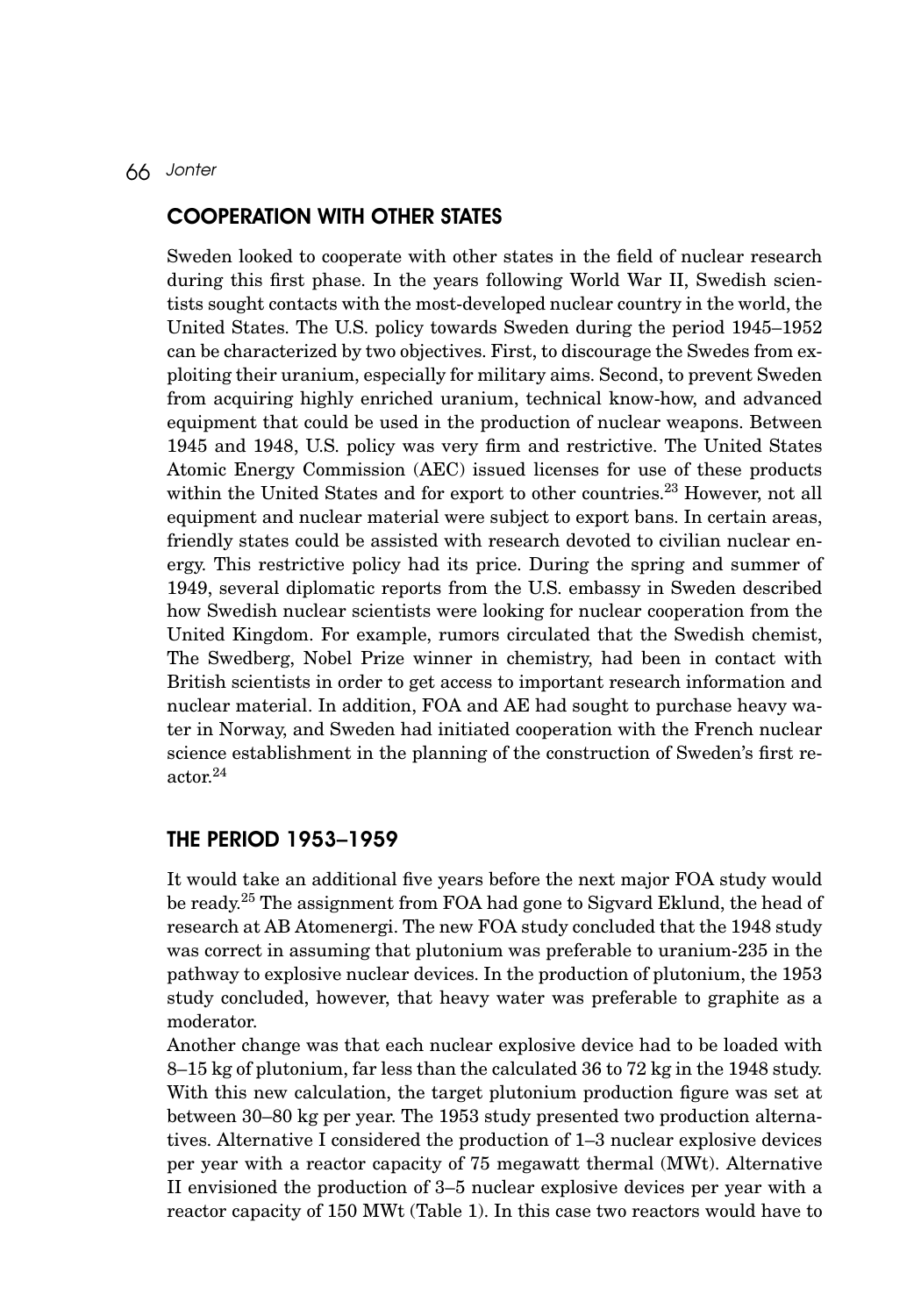| för framställning av atombomber i Sverige" (Preliminary investigation of the<br>conditions for the production of atomic bombs in Sweden), 1953-03-05, H<br>4011-2092. |                   |                                      |                                          |                                              |  |  |
|-----------------------------------------------------------------------------------------------------------------------------------------------------------------------|-------------------|--------------------------------------|------------------------------------------|----------------------------------------------|--|--|
| Annual<br>production of<br>nuclear                                                                                                                                    | Reactor<br>output | Annual<br>production of<br>plutonium | Amount of<br>plutonium in<br>each device | Reactor ready<br>for plutonium<br>production |  |  |

devices (MW) (kg) (kg) (year)

1–3 Alt. 1 75 33 11 1960 3–5 Alt. II 2  $\times$  75 55 11 1963

nuclear output plutonium each device<br>devices (MW) (kg) (kg)

| National Defence Research Establishment, "Preliminär utredning av betingelserna" |
|----------------------------------------------------------------------------------|
| för framställning av atombomber i Sverige" (Preliminary investigation of the     |
| conditions for the production of atomic bombs in Sweden), 1953-03-05, H          |
| 4011-2092.                                                                       |
|                                                                                  |

**Table 1:** The alternatives proposed in the studies for plutonium. Source: Swedish

|  |  |  | be built, since, as far as was known, no reactor moderated with heavy water |  |
|--|--|--|-----------------------------------------------------------------------------|--|
|  |  |  | with a higher rating than 75 MWt had been built anywhere in the world.      |  |

The intention was to use domestic uranium. AE had experimental production running and expected soon to start factory production of five tons of uranium per year. According to the report, it would be possible to double production after a few years. Converting the raw uranium concentrate into metallic uranium was a technically demanding process. Despite these difficulties Eklund felt that the time schedule could be met.

Heavy water could preferably be imported from Norway, the head of research at AE asserted in the 1953 FOA study. Norwegian production was 7 tons per year, but it was estimated that this could be increased to 15 tons. This meant that the amount required for Alternative I could be met from Norway in three years, and the maximum amount in Alternative II in six years. However, there were no guarantees that Norway would meet the Swedish requirements, which appeared to argue for more secure but also more time-consuming domestic production.26

If Alternative I were selected, a first reactor capable of producing weaponsgrade plutonium could be ready by 1960. This would require the program to start at the beginning of fiscal year 1954–55. To achieve this required a one-off cost of SEK 240 million, \$400 million (2008\$) and an annual cost of SEK 26 million, \$43 million (2008\$).

If Alternative II were selected, it was estimated that a second reactor could be ready in 1963. The estimated cost was SEK 378 million, \$632 million (2008\$) and the annual cost SEK 41 million, \$51 million (2008\$). For this project to succeed, an organization of at least 500 people would be needed.

# THE SWEDISH NUCLEAR-WEAPONS DEBATE STARTS

Plans for Swedish nuclear weapon development began to be discussed openly around the mid 1950s. Earlier it had been a question confined to a small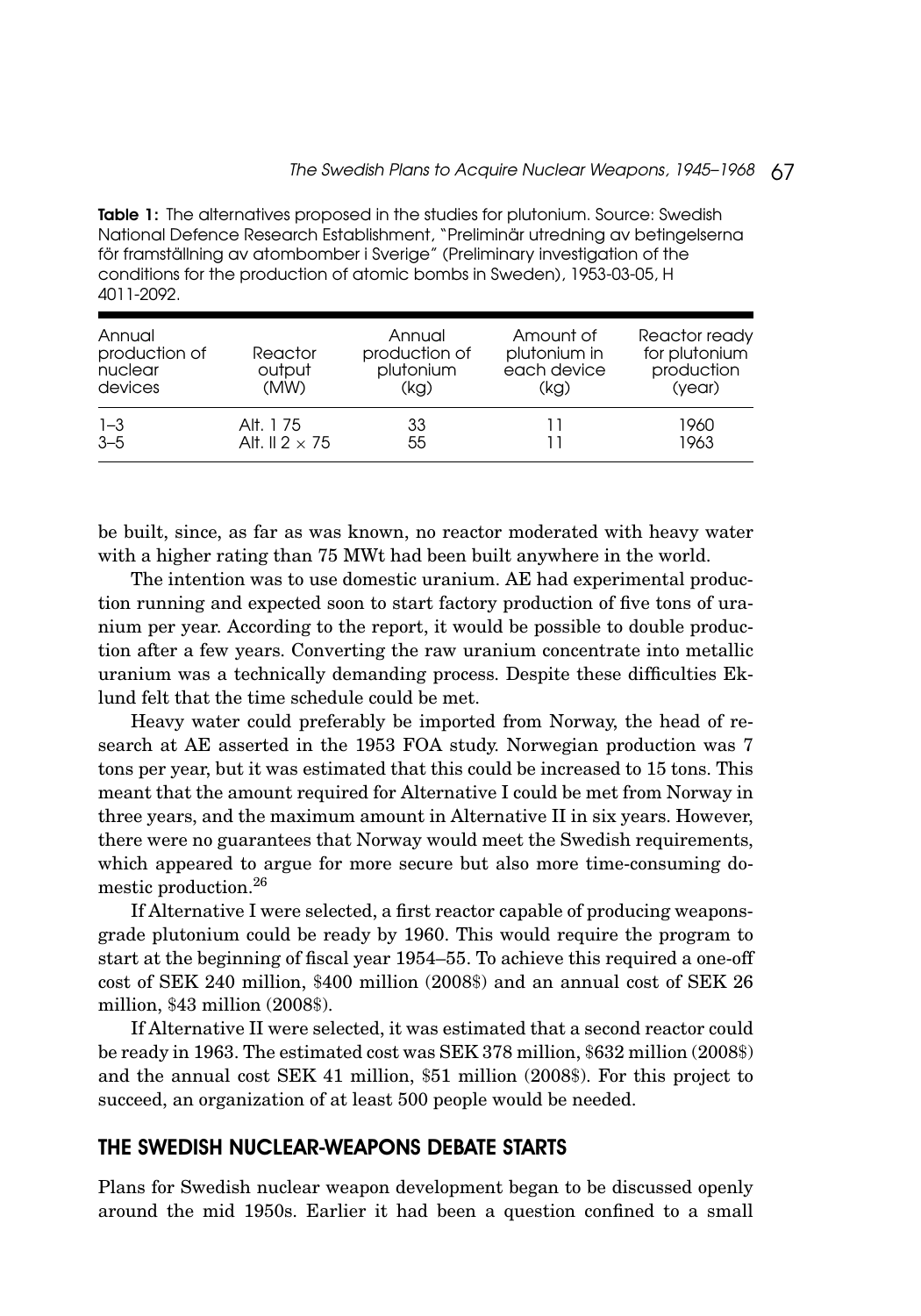circle of politicians, military officers and scientists. A serious debate started, however, following a study by the supreme commander presented in 1954. In it he suggested that Sweden obtain nuclear weapons in order to uphold its non-aligned policy.<sup>27</sup> The first parliamentary debate on nuclear weapon was held in May 1954, shortly after the first U.S. hydrogen bomb test. In the debate, Prime Minister Tage Erlander acknowledged that Sweden was conducting research on how to protect itself from nuclear weapons. However, he did not openly admit that FOA was also conducting research on possible Swedish nuclear weapons production. Erlander also said, in light of the U.S. hydrogen bomb test that he was hoping for international agreements on disarmament to be reached at the United Nations.<sup>28</sup>

In 1954, Sweden's first reactor R-1 went into operation, located 15 meters down a rock cavern at the Royal Institute of Technology in the central part of Stockholm (this was long before Three-Mile Island and Chernobyl). The reactor was not, however, loaded with uranium produced in Sweden, as such production of industry scale had not yet been started. Instead, AE had borrowed three tons of uranium from the French Commissariat a l'Energie Atomique (CEA). ´ It was decided that the reactor should be moderated with heavy water (five tons were imported from Norway) even though graphite was also considered to be technically possible. The choice of heavy water was natural because this particular technology demanded less uranium.29 The head of the physics department, Sigvard Eklund, was in charge of the reactor project. Eklund used his international network contacts, particularly with the French, in the planning and construction of R-1. The American reactor CP-3 in Chicago served as a model for the first reactor and had an output of 1 MWt.30 R-1 was mainly a training facility.

During 1954 and 1955, Department 1 at FOA put a large effort into working out plans and cost calculations for the separation of plutonium.31 In a proposal for a work program, the researcher Jan Rydberg described the level of knowledge in Sweden concerning the isolation of plutonium.<sup>32</sup> By studying foreign publications and through contacts between Swedish and foreign scientists, Rydberg was able to conclude that, "The information we in Sweden currently possess about the chemistry of plutonium, suitable separation methods and the appearance of the technical plant is exceptional."33

And one consequence of this was that Sweden was, "*...*in an entirely different knowledge situation than USA and Russia once were, and it is not unlikely that this also applies compared with Britain in 1946."34

This was followed by a time schedule showing how work should proceed in order to get plutonium production started. It was calculated that plutonium production would start in 1960/61, provided that everything worked as planned.35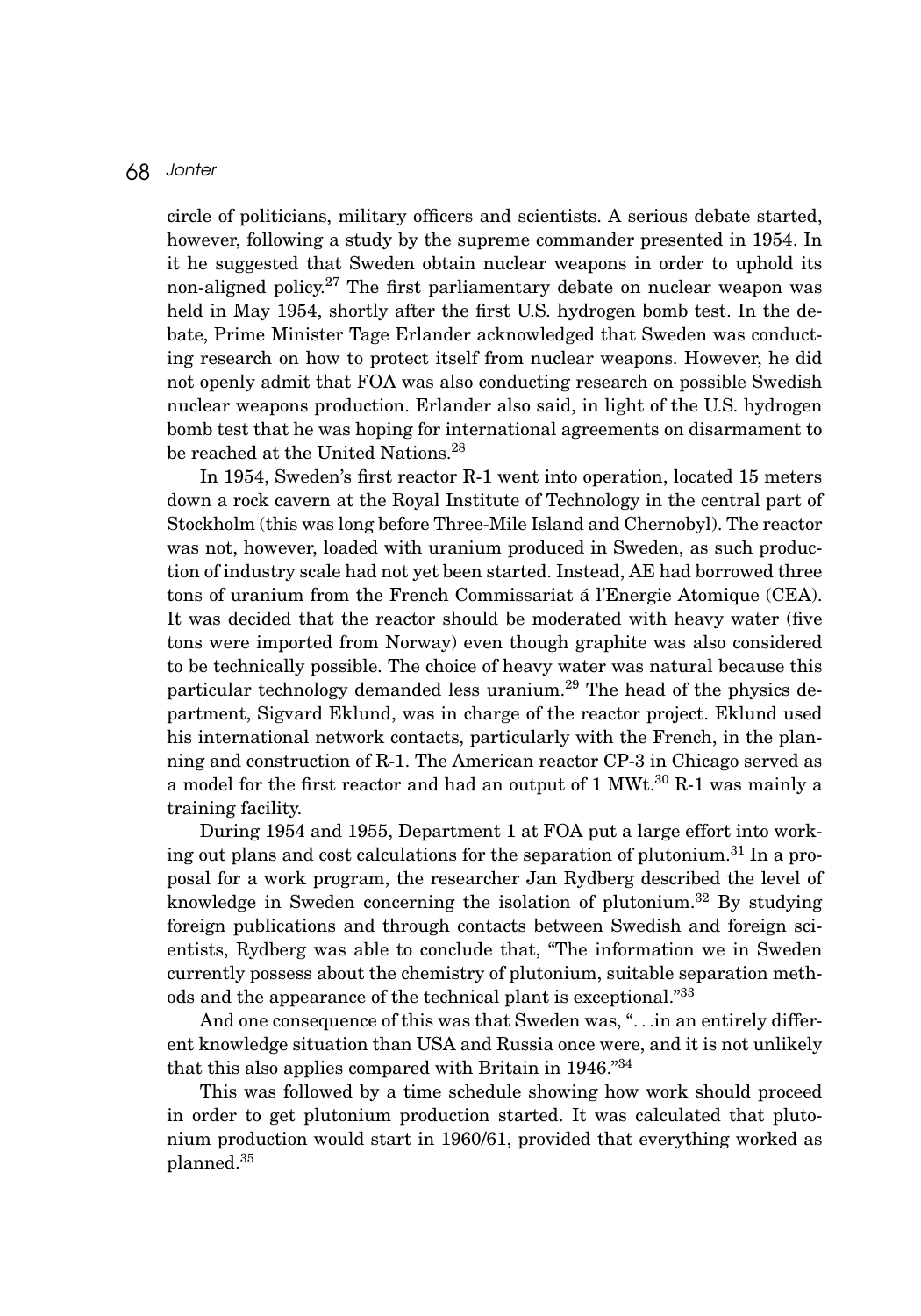# THE 1955 FOA STUDY

At the end of November 1955, Torsten Magnusson's study was complete.<sup>36</sup> Experts from universities and institutes of technology had been consulted as well as researchers and engineers from FOA and AE.

The study is a good illustration of how rapidly development took place during this period. Swedish research constantly produced new knowledge, and the Geneva Conference had recently taken place, where the United States released previously classified information to collaborating countries under the "Atoms for Peace" program that was launched by President Eisenhower in 1953. The "Atoms for Peace" program was a gigantic global cooperation project to develop civilian nuclear energy in the world and simultaneously prevent the participating states from producing nuclear weapons. States which promised not to acquire nuclear weapons should be supported in order to develop their civilian nuclear energy. They could borrow or buy fissile material and nuclear equipment on attractive conditions regulated by bilateral cooperation agreements between, on one side the United States, or the Soviet Union and receiving states on the other. An outcome of this cooperation program was the creation of the IAEA in 1957.<sup>37</sup>

As was the case with the previous studies, the 1955 report considered the plutonium route to nuclear weapons to be a better alternative than uranium-235. Firstly, reactors could be built which could be used for both nuclear weapons manufacture and energy production. Such a solution was considered to be financially more attractive. To this end, Sweden's scarce personnel resources in the nuclear energy field could be used more efficiently. Thirdly, it was also possible to make progress with civilian energy development, even if Sweden decided *not* to manufacture nuclear weapons.

In the 1955 report, the capacity to manufacture nuclear weapons had become clearer in comparison with the report released two years earlier. Now a nuclear weapon weighing only about 100 kg was being discussed, far lighter than FOA had previously envisaged. The devices, tactical nuclear weapons, were regarded as transportable and could be used in both missiles and torpedoes. They could even be fired from a gun according to the study. Each individual bomb would contain 6 kg of plutonium. The figures were not exact, and it was realized that they might have to be revised in the light of further research (Table 2). $38$ 

The study predicted it would take 8–10 years to produce the nuclear weapons, if the plans outlined above were achieved, possibly two years sooner if the plans were accelerated. The study also states that in order to achieve the set goals, several steps should be taken at once. For example, more intensive research into the design and operation of nuclear weapons would have to be started, initially at FOA with the involvement of external experts.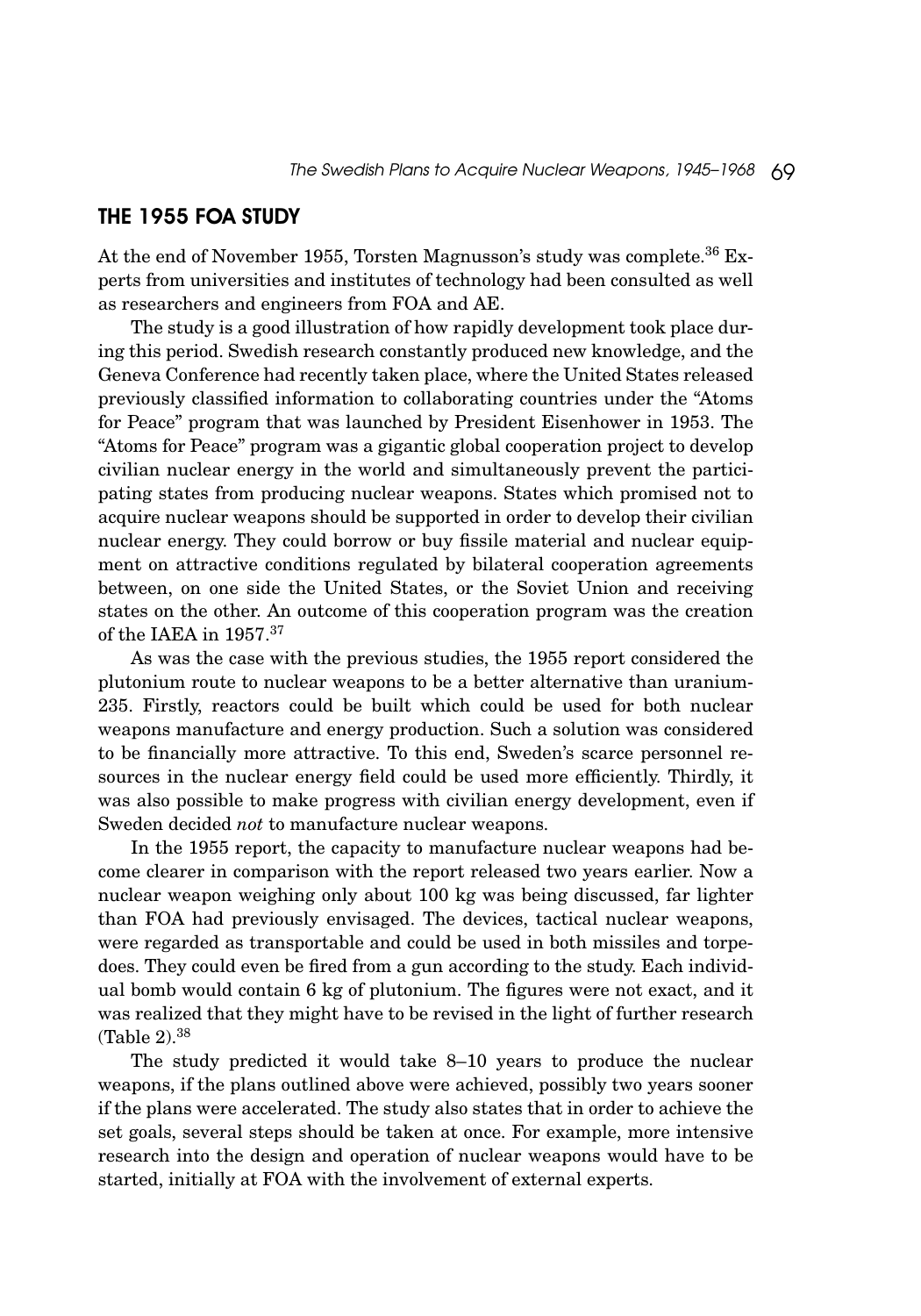Table 2: Comparison of different nuclear device alternatives. Source: "Utredning av betingelserna för framställning av atomvapen i Sverige" (Study of the conditions for the production of atomic weapons in Sweden) by Torsten Magnusson, 25 November 1955, Swedish National Defence Research Establishment, 87-H 163:1-21A.

| Annual production Reactor<br>of nuclear<br>devices | (MW) | Annual<br>plutonium (kg) | Amount of<br>output production of plutonium in each<br>device (kg) | Reactor ready<br>for plutonium<br>production (year) |
|----------------------------------------------------|------|--------------------------|--------------------------------------------------------------------|-----------------------------------------------------|
| 3                                                  | 55   | 18                       |                                                                    | 1959                                                |
| 5                                                  | 90   | 30                       |                                                                    | 1959                                                |
| 8                                                  | 150  | 50                       |                                                                    | 1959                                                |

The 1955 study established that it was technically possible from then on to produce a Swedish nuclear weapon, given access to plutonium. Technically the plutonium challenge had been met. It was equally clear to FOA what steps would have to be taken in a production process and approximately what the project as a whole would cost in the form of capital and scientific and technical expertise.

Following the Geneva Conference of 1955, Sweden was eager to gain access to formerly classified technical information and products previously banned from export in the United States. However, the policy of United States from the beginning was oriented to prevent Sweden from acquiring nuclear weapons. The Americans feared that if a peaceful and democratic country such as Sweden, which moreover enjoyed a stable security political situation, were to acquire nuclear weapons, the risk of further nuclear weapons proliferation in the world would increase substantially. The U.S. officials responsible for nuclear energy matters were strict on having all future cooperation go through the channels that had been decided upon by the AEC. The eagerness of the Swedish researchers and technicians to develop Swedish nuclear energy using highly enriched uranium imported from the United States put Washington in the position of being able to exploit Sweden's nuclear material related dependency. As Swedish nuclear research and development became more dependent on American assistance and collaboration, the more the United States could use its leverage to steer away Sweden from its nuclear weapons plans.<sup>39</sup> For example, in 1956, the United States and Sweden signed an agreement on civilian nuclear energy cooperation. The two parties agreed to exchange information regarding the construction, operation and development of research reactors. The United States pledged to deliver up to 6 kilograms of uranium-235 in uranium enriched to a maximum of 20 percent, with possible further quantities to be delivered if they were deemed necessary by AEC for the continued effective operation of the reactors. The Swedish government committed itself to providing the AEC with information regarding nuclear energy developments in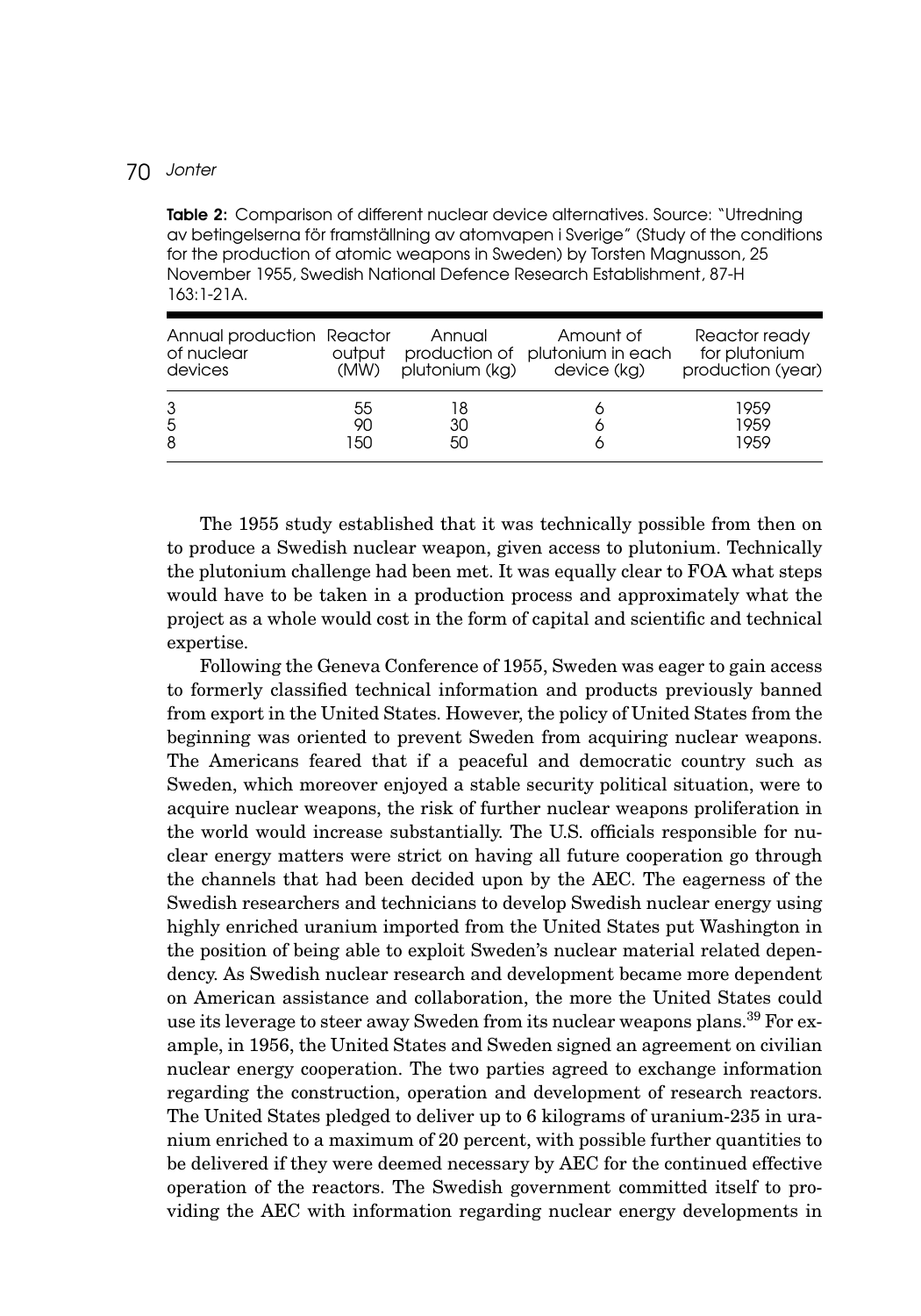Sweden. The agreement forbade Sweden from using equipment and materials to develop nuclear weapons.<sup>40</sup> The United States lowered the price of enriched uranium at the end of the 1950s, which reduced the fuel costs for running light water facilities. This enabled private companies in states such as Sweden to start investing in light water technology, since they did not need to spend fortunes on developing methods for enriching or processing uranium themselves. The light water technology was promoted as more economically favorable and reliable than the heavy water system. This action had constraining effects on the government controlled nuclear energy policy in Sweden.

## THE LAUNCHING OF THE "SWEDISH LINE"

The ten years following the first decision to initiate nuclear-weapons research and the creation of the Atomic Commission in 1945 were dynamic, with many nuclear infrastructure development projects for Sweden. AC had worked out plans as to how the Swedish nuclear program should be designed. In addition, one reactor and several research facilities for uranium and heavy water production and plutonium research had been established. However, the Swedish parliament had not yet decided to launch the nuclear program. In 1956, the decision was taken in the Swedish parliament to carry out the heavy water program aimed at producing reactors loaded with natural uranium. The program was called "the Swedish line," and was one of the largest industrial projects in Swedish history. Under the supervision of the mainly government-owned AB Atomenergi, 5–6 reactors, uranium processing and fuel fabrication facilities were planned.<sup>41</sup> In order to reach all of these goals, AE was designated to invest and allocate capital to promote education, research and development of a basic nuclear infrastructure, and to make sure that different sectors of Swedish society participated. Private companies would build reactors and other facilities, but the critical decisions would remain the government's responsibility.<sup>42</sup>

In May of 1957, the Supreme Commander gave FOA the task of carrying out a new study of the possibilities to produce nuclear weapons focused on the plutonium option. A political decision, yes or no to nuclear weapons, would soon have to be made and it was essential that the information used to make this decision be as broad as possible.<sup>43</sup>

The study should be conducted in two stages. The aim of the first stage was to produce a more general and approximate estimation of possible nuclear weapons manufacture before the end of the year. The second stage would contain more detailed results and, as the assignment states, "the necessary schematic design proposals." This stage (or at least the essential parts of it) should be completed no later than 1 June 1958.<sup>44</sup>

In January 1958, AE completed a partial report on the choice of reactors for a Swedish nuclear weapons program. In the report, AE favored a separate reactor for the production of plutonium for weapons use only. Such a solution would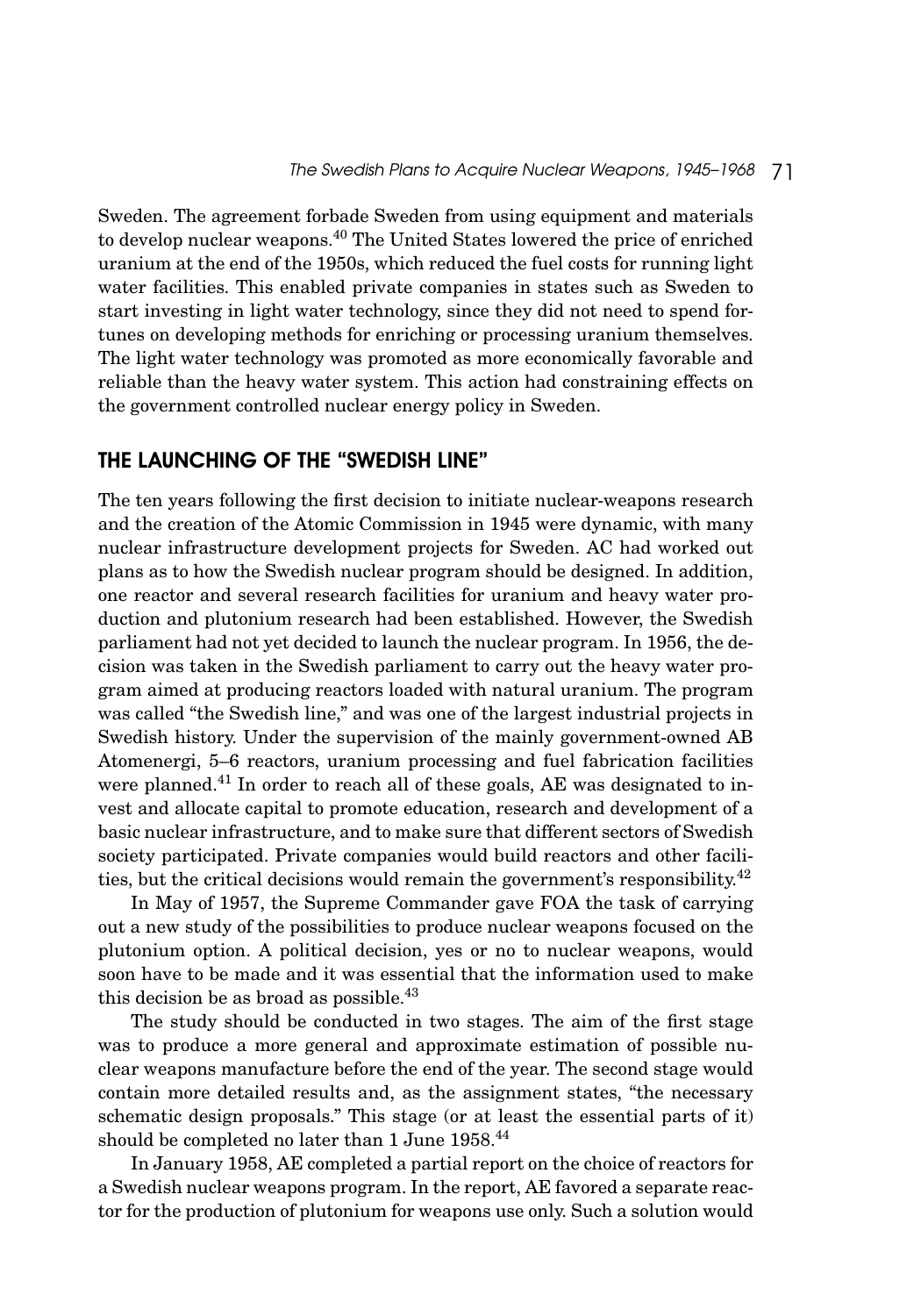be technically and economically preferable compared to a reactor for both civilian and military use. There were many reasons for this, according to AE. One of the main ones was that a dual-purpose reactor would have to undergo frequent fuel changes, which was a complication. In addition, such a reactor would give rise to a number of technical and scientific problems such as lower pressure and temperature.45 On 1 July 1958, AE issued its second report concerning the choice of reactors for the production of plutonium of weapons-grade quality. The report dealt with the manufacturing costs for weapons-grade plutonium for fuel elements canned in aluminium. Additionally, cost estimates were made for the reactor and reprocessing plant, the manufacture of metallic plutonium and waste disposal.46 Two reactors were of special interest in this respect: the Agesta Nuclear Power Station south of Stockholm and Marviken close to the city of Norrköping. Agesta Power Station went into operation in 1963. The reactor was a prototype facility with an output of 65 MWt, from which 55 MW was used for heating the Stockholm suburb Farsta and 10 MW for electricity generation. The Agesta Nuclear Power Station was closed down in 1974 for economic reasons. The Marviken power station was built but did not go into operation. The Marviken project was eventually abandoned in 1970.

# SWEDISH PARLIAMENT DECIDES NOT TO DECIDE ON NUCLEAR WEAPONS PROGRAM

By 1958, Swedish nuclear-weapons research had reached a point where a political decision could be made. Two studies were presented to the parliament for consideration. One, known as the "device program," would be followed if Sweden chose to acquire nuclear weapons; the other, the protection program, would be implemented if parliament said no to nuclear weapons.

The device program did not differ greatly from the 1957 study. However, there were two significant changes. First, the United States and Great Britain had begun to publish data from experiments with fast reactors, which meant that less effort had to be channeled into that area of the activity. Second, it was decided that more work needed to be done on plutonium metallurgy.

It was calculated that 10 kg of plutonium could be ready in 1965, provided that plans were implemented in July 1959, a delay of two years compared with the 1957 study. A finished prototype of a Swedish nuclear weapon could see the light of day in 1966.

As the protection program states, it was intended to cover defense research for Sweden to be able to protect and defend itself against a nuclear enemy. The goal of this research was to obtain knowledge of an aggressor's nuclear weapons system so that the Swedish defense force could be configured in the best possible way.47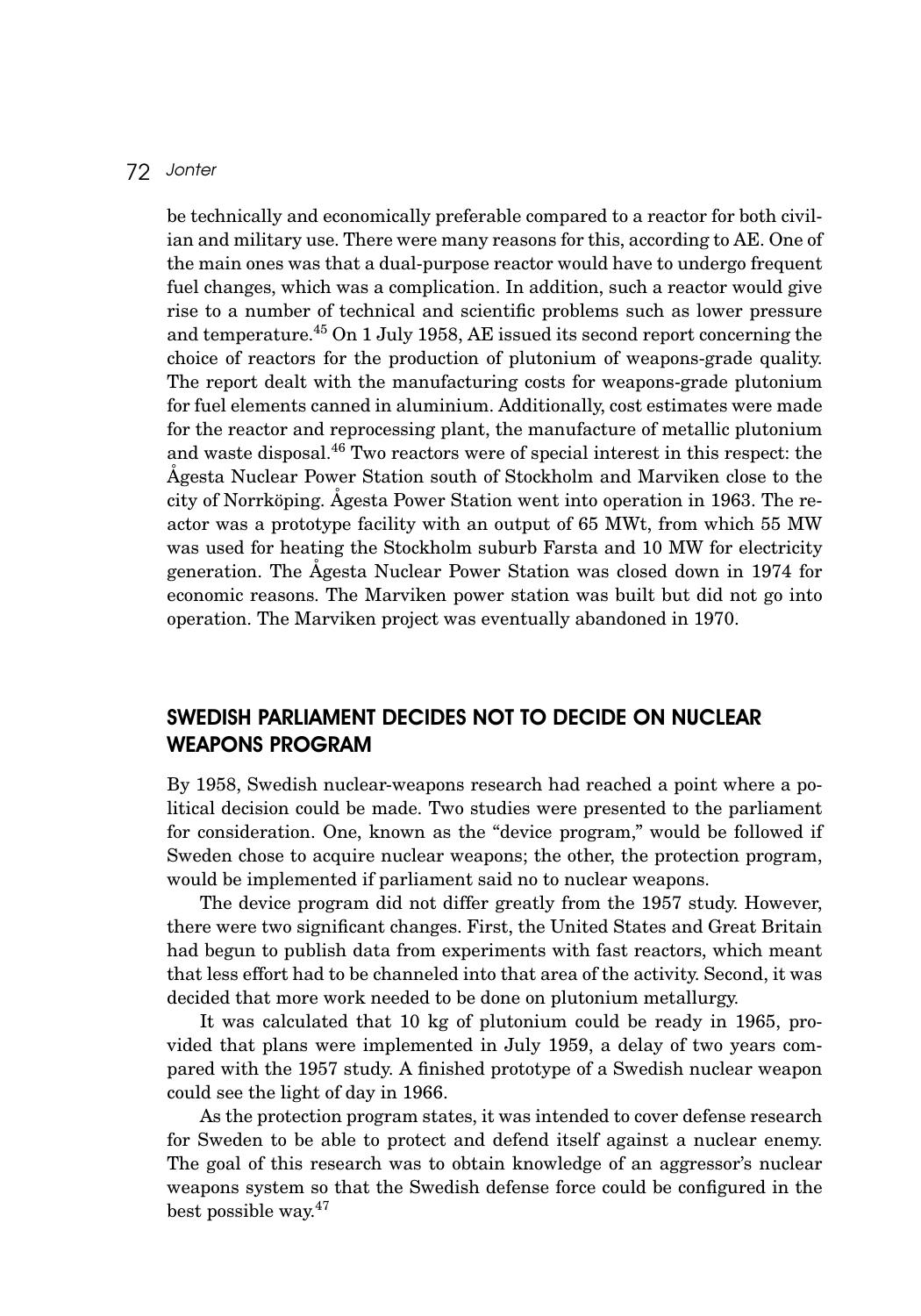In the parliamentary debate that preceded the approval of the bill, international developments regarding nuclear weapons was the rationale for postponement. Sweden should study security policy and concurrently conduct protection research at the same time. This policy would ensure that Sweden would not lose ground if the international situation became more threatening and the policy analysis favored Swedish nuclear weapons.<sup>48</sup>

What effect did the growing political opposition against the nuclear weapons plans have on Prime Minister Erlander? The evidence indicates that he began to have doubts about equipping the Swedish military with nuclear weapons as early as 1957. Beginning on 1 January 1957, Sweden was seated on the U.N. Security Council, with membership on the committee charged with nuclear disarmament issues. As early as January, 1957, Sweden advanced a proposal for a nuclear test moratorium. Foreign Minister Unden worked en- ´ ergetically to promote international disarmament during the next few years, greatly influencing public opinion in Sweden and also Erlander himself.<sup>49</sup> This is not to say that Erlander came out publicly against the acquisition of nuclear weapons, nor even within the inner circle of social democratic leaders. Erlander prioritized the achievement of broad political consensus on the nuclear weapons issue, which meant that the social democratic party would decide the matter together with the centrist and right-wing parties. With his middle position, Erlander encouraged grassroots opposition towards Swedish nuclear weapons, and this provided Unden and other skeptical politicians and ´ others the opportunity to organize political grassroots campaigns against the idea. At the same time, Erlander worked to achieve a postponement of the crucial decision, thus allowing continued weapons related research. The concept of protection research served, for practical purposes, as a cover for the continuation of technical preparations. There were limits, however, in regard to how far FOA would be allowed to proceed with its preparatory work. Within the framework of the defense research that had been approved, what was allowed in practice? FOA would struggle with that question over next few years.

December 1959 saw the completion of an important report, which in many respects pointed the way to future protection research. The report was submitted by a committee of the Social Democratic Party Council for the study of the nuclear weapons issue.<sup>50</sup> The young and promising politician, Olof Palme, who was to succeed Erlander as prime minister in 1969, was a member of the committee, and is presumed to have been the main author. Both proponents and opponents of Swedish nuclear weapons were represented in the group. In this respect, the committee membership reflected Erlander's strategy of allowing both sides to have a say on the issue. It can also be argued that Erlander had by now more or less changed his mind and was no longer in favor of acquiring nuclear weapons. With opponents mobilizing opposition towards the plans during the postponement period, it was assumed that public opinion was leaning more and more in the direction of a "no" to Swedish nuclear weapons. While allowing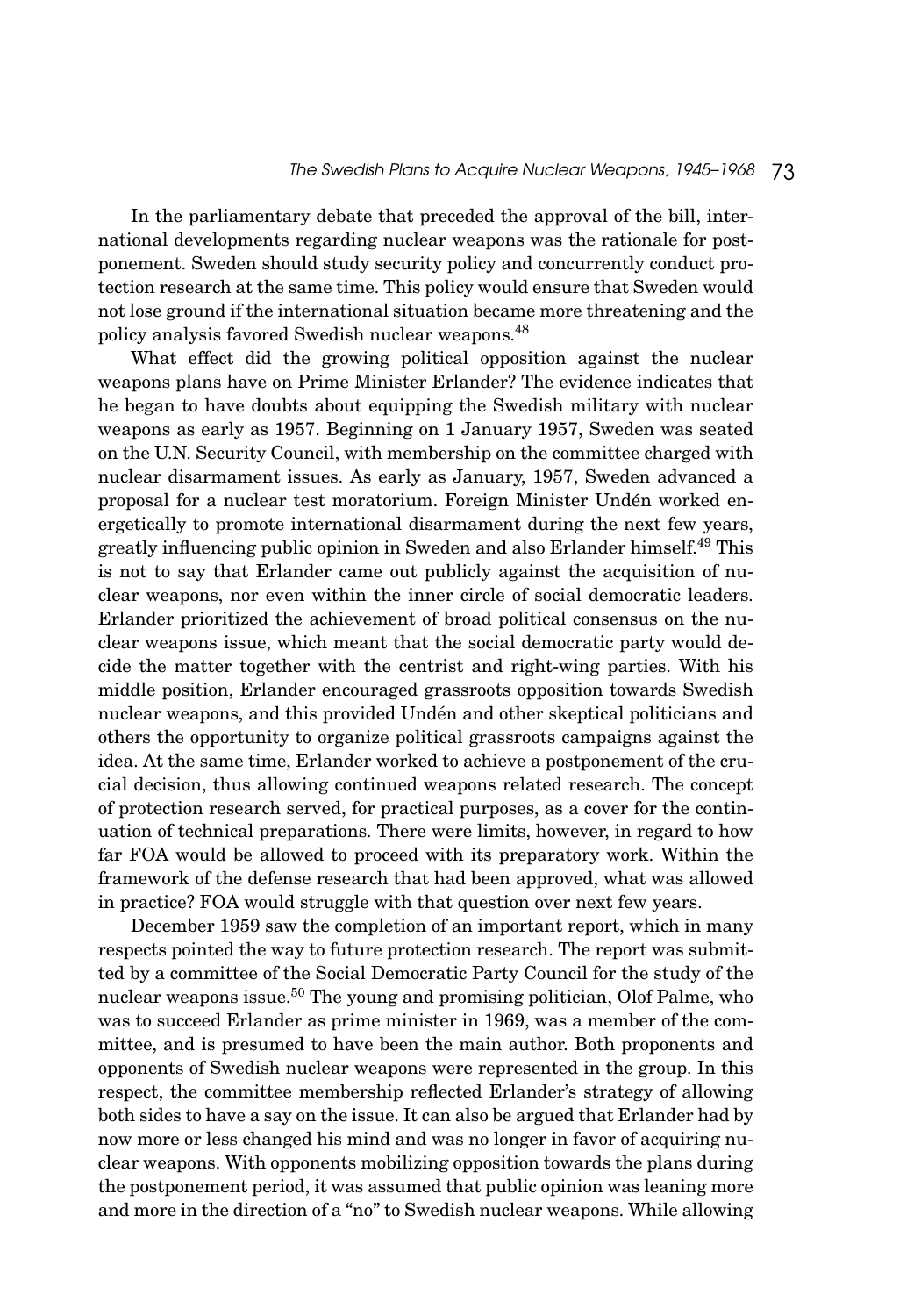public debate and campaigns against the plans to continue unabated, Erlander was in a position to say to proponents of the plans that research would be allowed to continue but that, in the end, international developments in the area of nuclear nonproliferation would determine the decision for or against nuclear weapons acquisition. The study was far-reaching and discussed various technical solutions in relation to the possible production of nuclear weapons. Like Parliament in July 1958, the committee of the Social Democratic Party Council took the view that the future security political situation would determine whether or not Sweden should acquire nuclear weapons. The analysis concluded that Sweden had breathing room until at least the mid-1960s, when international developments would guide decision making. In the meantime, defense research should continue. It is clear from the report of the committee of the Social Democratic Party Council that it was difficult to draw a precise boundary between protection and design research. Nevertheless, the report specified that no design research aimed directly at the manufacture of nuclear weapons should be carried out. In addition, weapons-grade plutonium may not be used in the context of future protection research. However, in practice, FOA would carry out studies on design research and made cost calculations on the possible production of nuclear weapons in the coming years.

# THE PERIOD 1960–1968

During 1960 and 1961, several studies were completed at AE relating to the cost and personnel requirements for the production of weapons-grade plutonium. One option was to produce plutonium using a dual-purpose reactor for weapons-grade production, i.e., within the civilian nuclear power program, or to use a strictly military production reactor with no connection to the civilian program.<sup>51</sup> All the studies arrived at the same conclusion, namely that the costs would be drastically lower using only a military reactor. Against this backdrop, it is important to note that in the beginning of 1960s the light water reactor technology was introduced on the international market as an economically favorable and reliable reactor system compared to heavy-water technology. The main reason for this was the lowering of the prices of enriched uranium in the United States, which reduced the fuel costs for light water facilities.

Because of these changing prerequisites for heavy-water reactors which could in principle use domestic uranium, a study was carried out by the Atomic Commission's successor, the Delegation of Atomic Energy Issues (DFA), in 1959, to analyze the prospects for the "Swedish line." The investigation concluded that Swedish production of uranium was estimated to cost 70 percent more than uranium imported from the United States. Some of the experts in DFA, who by and large represented industry, were in favor of importing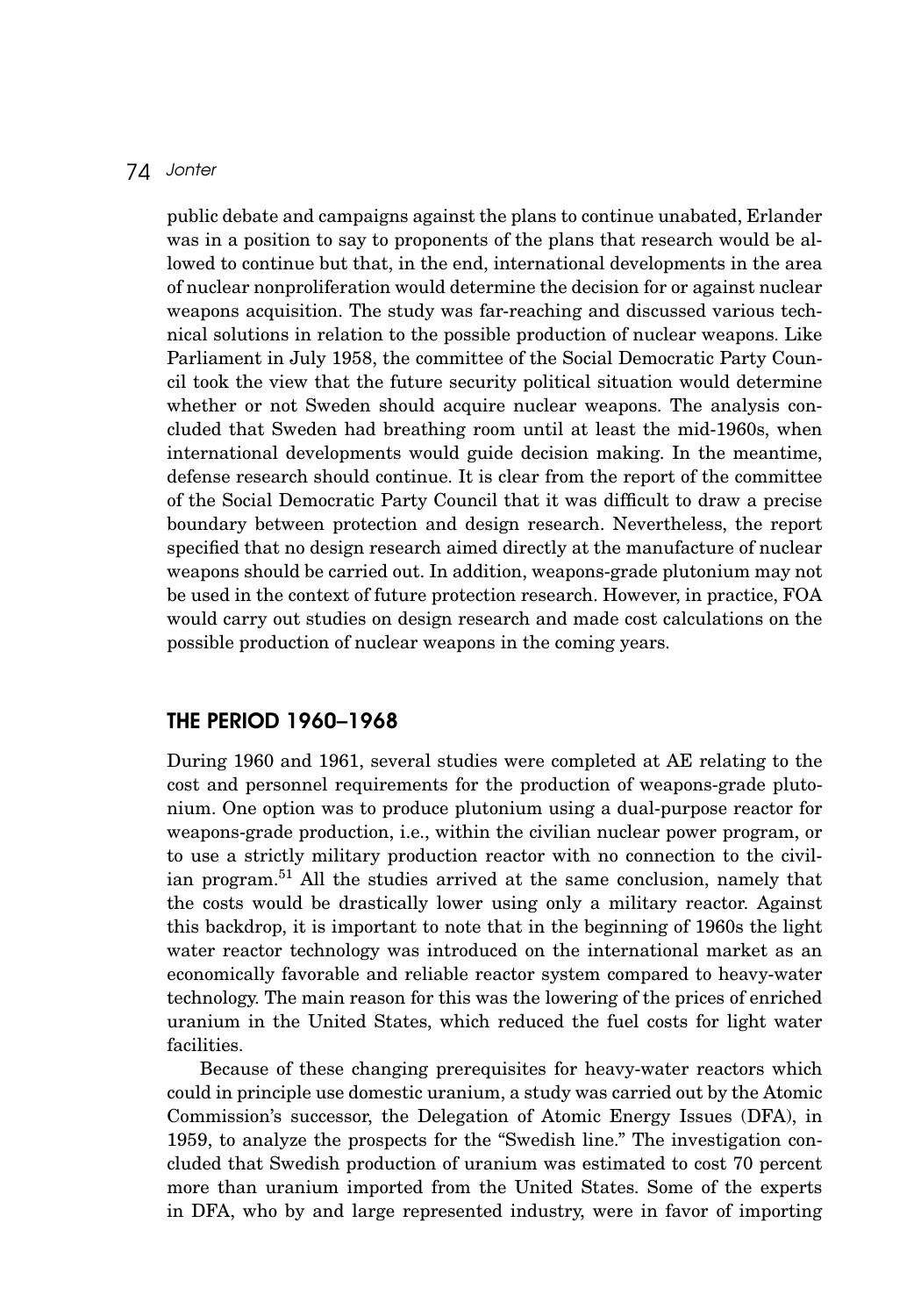uranium, even though it would imply restrictions in the form of foreign inspections.<sup>52</sup> Private industry also saw real opportunities for light water technology in Sweden which would involve imports of low enriched uranium and presumably consequent restrictions on its uses.

Despite the attraction of light water reactor technology, a majority of the members of the DFA recommended that the "Swedish line" be continued to promote self-sufficiency. One argument was that investments had already been made in facilities and research such as AE's uranium production plant at Kvarntorp, which went into operation in 1953. Another argument was that Sweden should maintain its option to produce nuclear weapons. Reactors loaded with enriched uranium from United States (which would imply restrictions in the form of U.S. inspections) could not be used for production of weapon-grade plutonium. This was not officially expressed since the research on nuclear weapons was highly secret. Even though it was decided that the planned heavy water reactors  $R-3$  in Agesta and  $R-4$  in Marviken should be built and loaded with domestic natural uranium, it was obvious that a conflict had arisen between private industry's incentives for low production costs and the government's intention to keep some freedom of action, including possible nuclear weapons manufacture. This conflict would grow during the following years.

During 1961, the Swedish military command was formulating of a new defense plan. The formerly strong consensus, within the military, in favor of equipping the Swedish defense forces with nuclear weapons was now beginning to disintegrate. There were several reasons for this new disunity. One was the competition among different branches of the armed services. The army and the navy feared that they would lose out in the struggle for budget appropriations; the air force was expected to be awarded the bulk of additional nuclear related budgetary resources since the nuclear weapons were primarily to be mounted on aircraft. But even within the air force there were growing doubts about the advantages of possessing nuclear weapons. The air force had other costly projects to defend, among them the development of a new fighter aircraft. If the nuclear weapons plans were realized, these important projects might be abandoned. Because of this intra-military disunity, the nuclear weapons issue was not dealt with specifically in the defense review OB-62. Instead, the matter was delegated to a special, secret review board, the so-called Nuclear Device Group, a move that enabled the military command to maintain a united front.<sup>53</sup>

In February 1962, the Nuclear Device Group presented its findings. In the published report, the Group observed that the nuclear weapons doctrine of massive retaliation, which had been in force up to then, was no longer operative. The Kennedy administration had put forward new ideas about the importance of conventional weaponry in a possible future war. It was no longer deemed likely that nuclear weapons would be used for the purpose of causing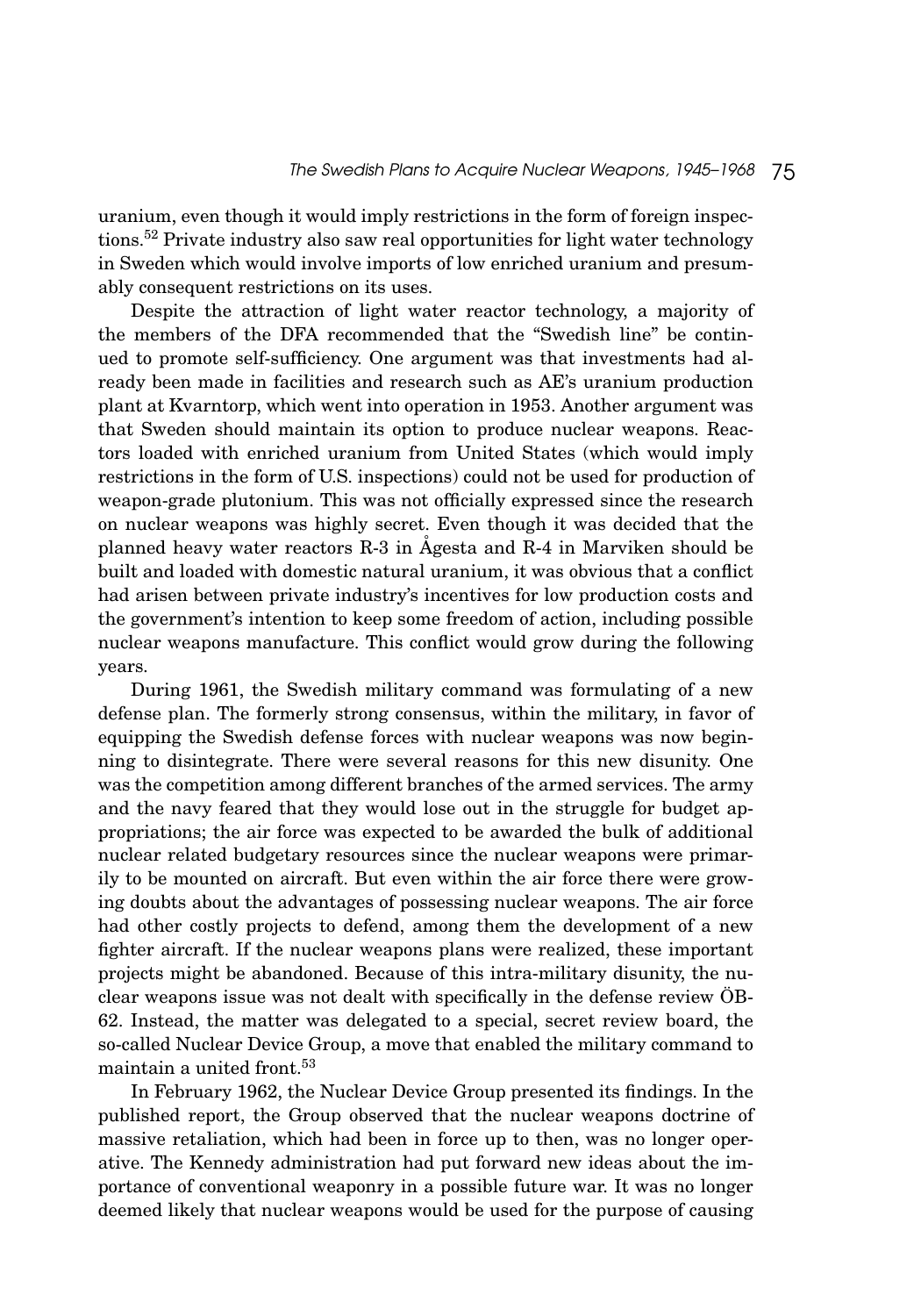massive devastation of enemy territory in the initial stages of a new war. Nuclear weapons would, on this view, be used on a smaller scale based on assessments of the immediate situation. This new doctrine would later be coined flexible response. The OB-62 report also advocated enhancement and expansion of Sweden's conventional military forces and capability, since an attack against Sweden would likely be carried out with conventional weaponry. The report maintained that Swedish nuclear weapons remained a viable option, but for practical purposes even the military was now discounting this possibility.54

For practical purposes, the report's findings implied a retreat from the military's previously maintained hard line, which said that Sweden's defense forces must be equipped with nuclear weapons in order to achieve the requisite strike capability and deterring capacity. Despite this apparent retreat, however, the report still underscored the importance of maintaining all available options and attention was still focused on the possible production of tactical weaponry. Against this background different solutions were discussed. If a pure weapons program were undertaken, production time would be shortened considerably. But since the intention was that a possible nuclear weapons program would be accommodated within the framework of civilian development work, it would take far longer. For this reason, the authors of the study proposed a gradual process of acquisition of nuclear weapons capability:

Such an approach would mean postponing a definitive decision until devices could be added to the organisation relatively quickly, but it assumes that all necessary measures are taken to prepare for rapid acquisition—including research into the construction of the necessary plant. These measures must not pre-empt the definitive decision, only facilitate the elaboration of a flexible security policy. However, this may mean exploiting the civilian atomic energy programme to a greater extent than would be economical from the point of view of pure acquisition.<sup>55</sup>

Previous reports had calculated that the first nuclear explosive device could be ready in 1966. But the delay in the civilian nuclear energy program had pushed this date back to 1972. Admittedly, the lost time could be limited to two or three years, if inspection-free heavy water were to be ordered more or less immediately. Some design problems still remained unsolved. But the overall picture was sufficiently understood to allow the development of a warhead with a yield in the 5–50 kiloton range.

Attention was still focused on tactical nuclear weaponry—there were plans for 100 such devices, the first of which could appear in 1972, unless steps were taken to accelerate the process. The Nuclear Device Group had the A-32 Lansen attack aircraft in mind when considering the choice of weapon carrier. The Lansen could easily be modified to carry nuclear bombs and missiles. The A-37 Viggen attack aircraft, production of which was planned to begin at the end of the 1960s, could be fitted with similar weapons. The report concluded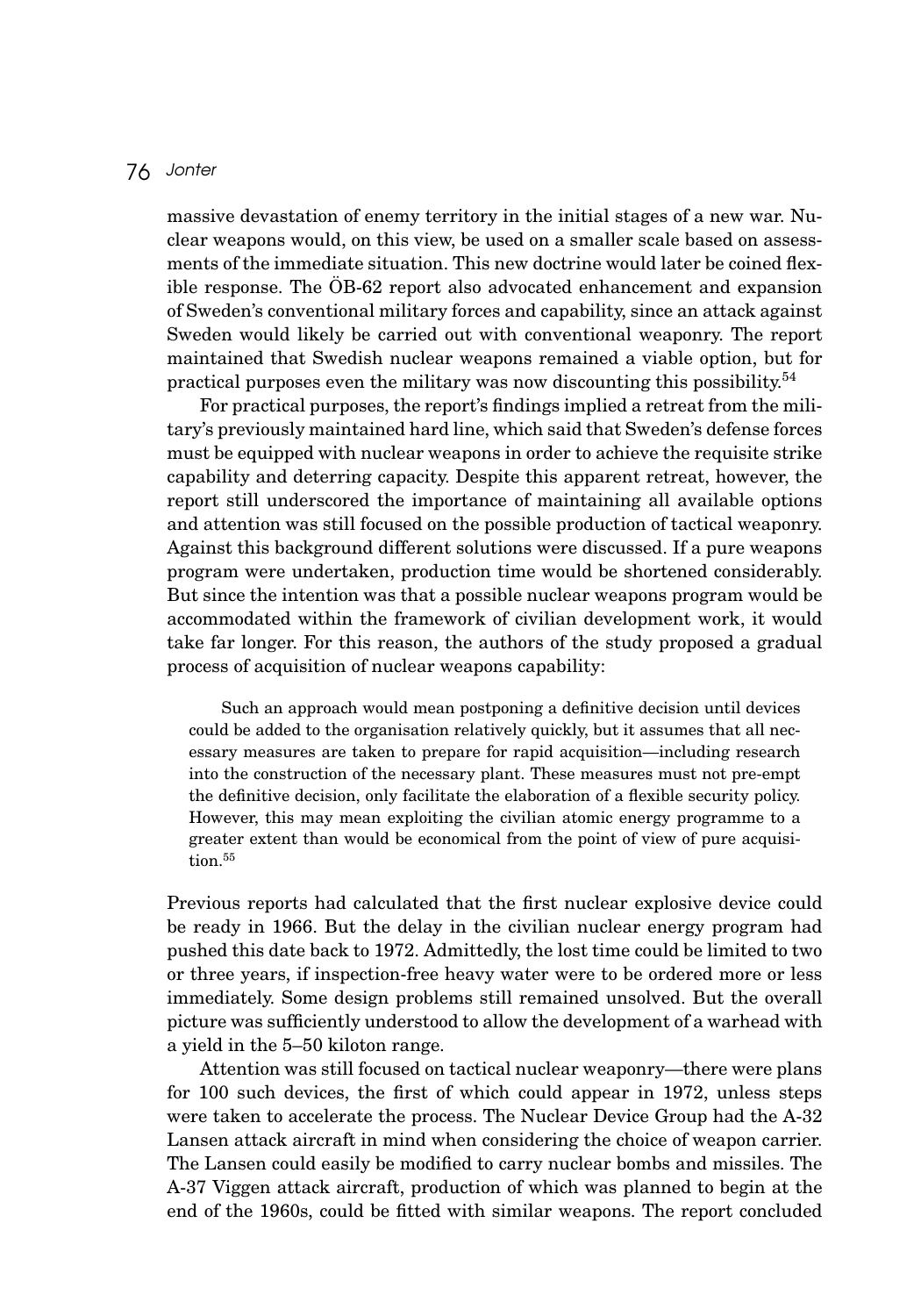that submarines could also be equipped with nuclear weapons, in the form of torpedoes.

The Marviken reactor was regarded as the best site for plutonium production. In time, however, this choice could give rise to problems with the United States. In light of developments in the civilian nuclear power field, it was likely that the first fuel loading at Marviken would probably consist of enriched uranium of U.S. origin. Enriched uranium was inexpensive in the United States, and Swedish industry would never have accepted the large investments needed for enriching natural domestic uranium. On the other hand, the use of U.S. uranium would mean accepting inspection requirements, which would prevent the uranium in question from being used for weapons purposes. Of course, subsequent fuel loadings could incorporate Swedish natural uranium, but the question of how the United States might react to such a step arose.<sup>56</sup> Using Marviken depended on the availability of inspection-free heavy water:

We must therefore as soon as possible reach an agreement with Norway to import the necessary amount without conditions or decide to start the manufacture of Swedish heavy water.

Another precondition was that it should be possible to set up a reprocessing plant. The civilian nuclear energy program was not expected to need one before 1975. For this reason, continued planning should take into account the need to build a reprocessing plant to avoid further delays. The total costs of the planned nuclear weapons program for 100 devices were calculated for three options:

- 1. If a pure plutonium-producing reactor (single-use) were chosen, and if attack squadrons were used as weapon carriers, the cost would be SEK 1115 million, \$1.4 billion (2008\$).
- 2. If the Marviken reactor (dual-use) were used to produce plutonium with aluminium-encased fuel elements, and if the weapon carriers were missiles, the cost would be SEK 1812 million, \$2.3 billion (2008\$).
- 3. If the Marviken reactor (dual-use) with zircaloy-encased fuel elements were chosen, and attack squadrons, missiles and submarines were used as weapon carriers, the total cost would be SEK 1988 million, \$2.5 billion (2008\$).

If the program with 100 tactical nuclear weapons was carried out during the period 1965–1975, the total cost would be about 5 percent of the entire budget of the Swedish defense force. If a program were initiated in 1964/1965 with planned completion between 1979 and 1980, this would correspond to 2.7 percent of the entire military budget during this period. In the light of these figures, the report concluded that a nuclear weapon program could be managed within the framework of the budgets proposed in the Supreme Commander's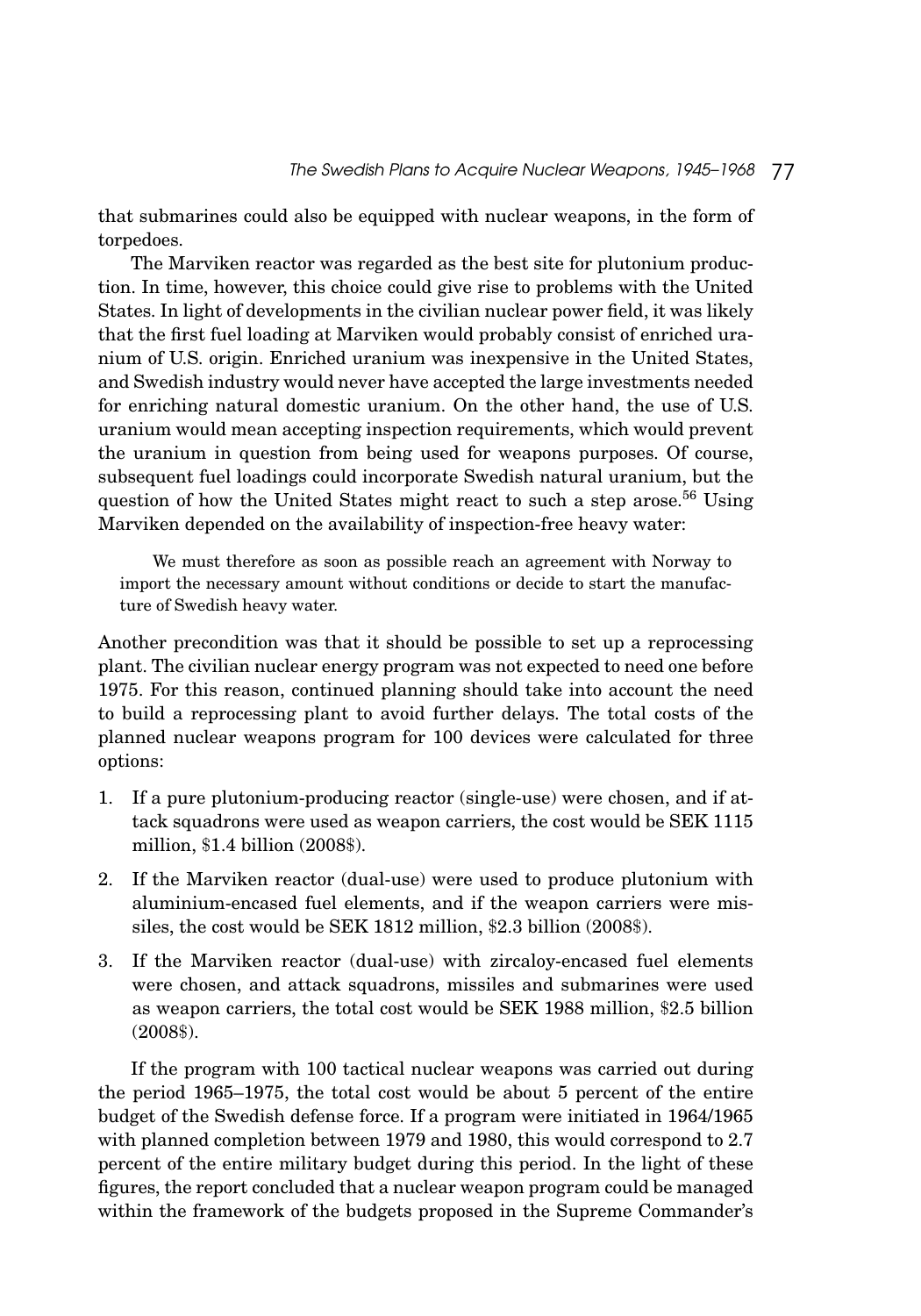defense study  $(OB 62)$ , with no risk of significant reductions in other weapon systems.

At a meeting at the Chief of the defense staff, it emerged that, despite the recommendations of the nuclear device group, most of the indications were that Marviken should be loaded with enriched uranium, instead of natural uranium as planned. This was mainly for financial reasons, according to the memorandum of the meeting. And if this were to be done, the consequence would be that the enriched uranium would have to be imported from the United States, which in turn gave the United States the right of inspection. Consequently Marviken could not be used for nuclear weapons production. The reactor could in fact be loaded with natural uranium at a later date, but this would lead both to delays and to far higher costs. In addition, such a procedure might attract attention, since it could hardly be concealed.57

# POLICY TAKES A FIRM POSITION

In parallel with the expanding nuclear cooperation between Sweden and the United States, a close collaboration in defense policy emerged between the two states during the 1950s. This cooperation was very sensitive for Sweden because of its non-alignment policy. In official communications during the Cold War, successive Swedish governments asserted that no military cooperation was taking place with either NATO or the United States. But research and official investigations carried out since the end of the cold war have revealed that Sweden in fact pursued far-reaching cooperation with the Western European powers and the United States ever since the late 1940s. In 1952 and 1962, respectively, two agreements were signed between Sweden and the United States regarding cooperation in the area of Military technology. For example, the Swedish army bought and manufactured under license several U.S. robot systems, such as the Falcon, the Sidewinder and the Hawk. The increasingly close cooperation between the two states in the area of military technology led to the use of formal and, primarily, informal channels to communicate what was permissible for Sweden if it wished to see this cooperation continue.<sup>58</sup> The more Sweden's nuclear related R&D became dependent on U.S. military assistance and collaboration, the more the United States could use its superiority to steer Sweden away from its nuclear weapons plans. This factor is also probably decisive in changing the Swedish military command's perspective on the plans to equipping the Swedish defense with nuclear weapons.

On April 6, 1960, the U.S. National Security Council (NSC) decided what policy should be pursued towards Sweden's nuclear weapons plans.<sup>59</sup> In the NSC policy guidance from 1960, it is clear that the Swedish neutral position is accepted by the United States and is even deemed a positive factor for the United States and NATO: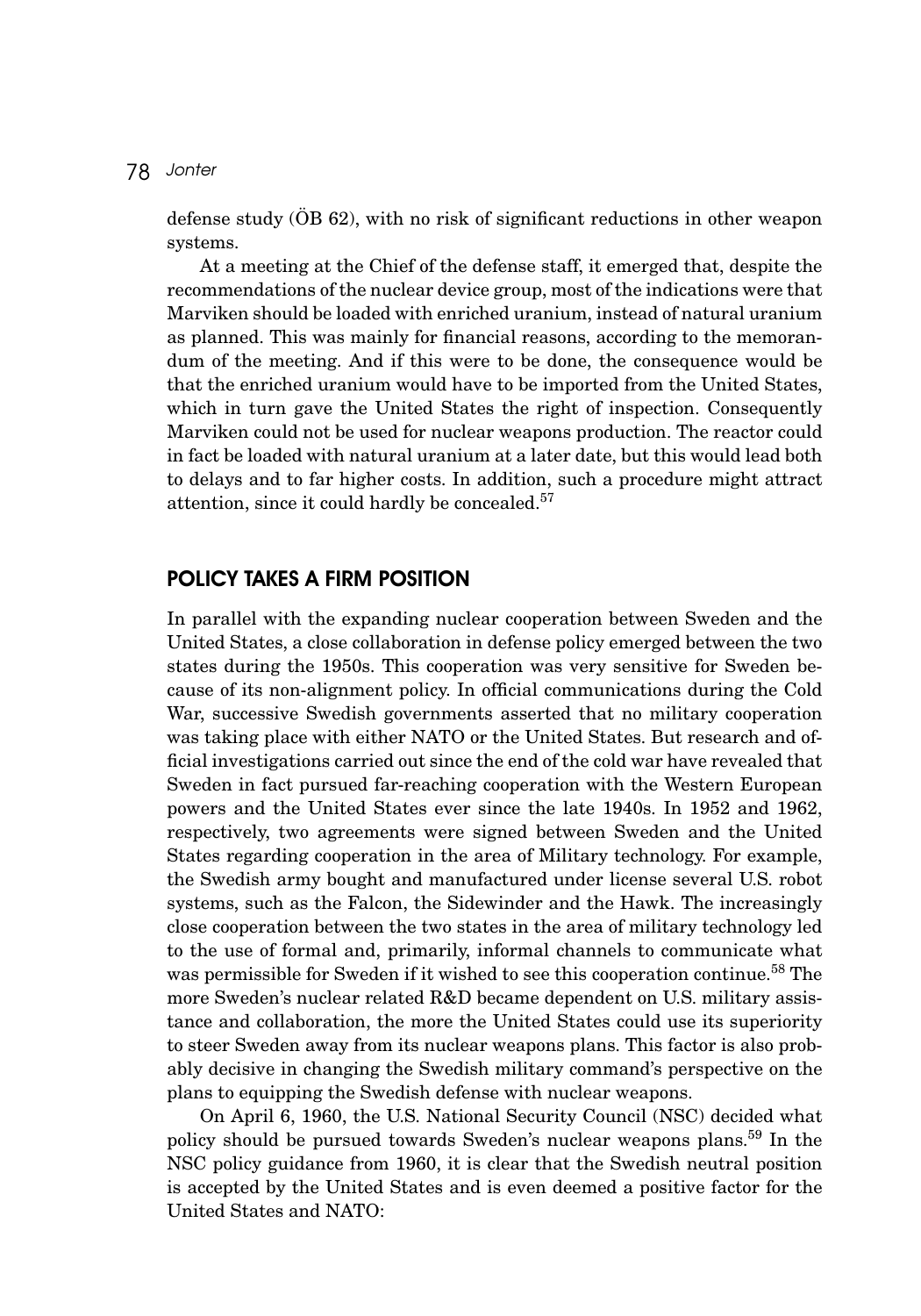Under the present circumstances, Sweden's membership in NATO is not necessary to Western defense. It would contribute to the over-all defensive strength of the Western powers for Sweden to modernize its defense posture and to establish in Sweden an early warning air control and advanced weapons systems (without nuclear warheads) which are compatible with and complementary to those planned for installation in the territory of neighboring U.S. allies.

In other words, the United States wished to assist Sweden in building up a stronger conventional defense capability and thereby integrating Sweden into the NATO framework. Against this backdrop, it would be unwise for Sweden to exhaust its limited financial and technical resources in order to acquire nuclear weapons since such weapons already existed within NATO. Therefore the NSC now took a firm position on the Swedish inquires about the purchase or other possible use of U.S. nuclear warheads, while also discouraging the Swedes from manufacturing their own nuclear weapons:

*...* do not provide nuclear warheads; and discourage Sweden from producing its own nuclear weapons.

Even though a decision not to provide the Swedes with U.S. warheads might lead to more serious plans to manufacture nuclear weapons in Sweden, it was not deemed likely since such a nuclear weapons program would be exceedingly costly for a small country like Sweden, the NSC concluded. Furthermore, such a Swedish weapons program would be dependent on American goodwill and assistance, i.e., certain materials and advanced equipment would have to be imported from the United States.

# THE NUCLEAR WEAPONS OPTION IS ABANDONED

Throughout the 1960s, FOA and AE continued to explore various reactor options, including those that would produce weapon-grade plutonium. And, in parallel, from the mid to the late 1960s, the United States, Soviet Union, and other nuclear weapon states were developing and eventually negotiating an NPT, which binds non-weapon states to remain non-weapon in the future.

The conflict between Swedish civilian and military objectives became more pronounced as economic realities arose. In 1965, the first Swedish order was placed for a commercial power reactor station based on light water technology. ASEA should manufacture a light water reactor with an output of 400 MW to the planned nuclear power plant Oskarshamn 1, belonging to the Oskarshamnsverkens Kraftgrupp AB (a private consortium). The following year the Swedish government signed an agreement with the United States concerning a purchase of enriched uranium. The agreement was to be in force for 30 years, and accordingly it was in effect until its expiration in 1996. This meant that a strictly military reactor program has to be built if Sweden wanted to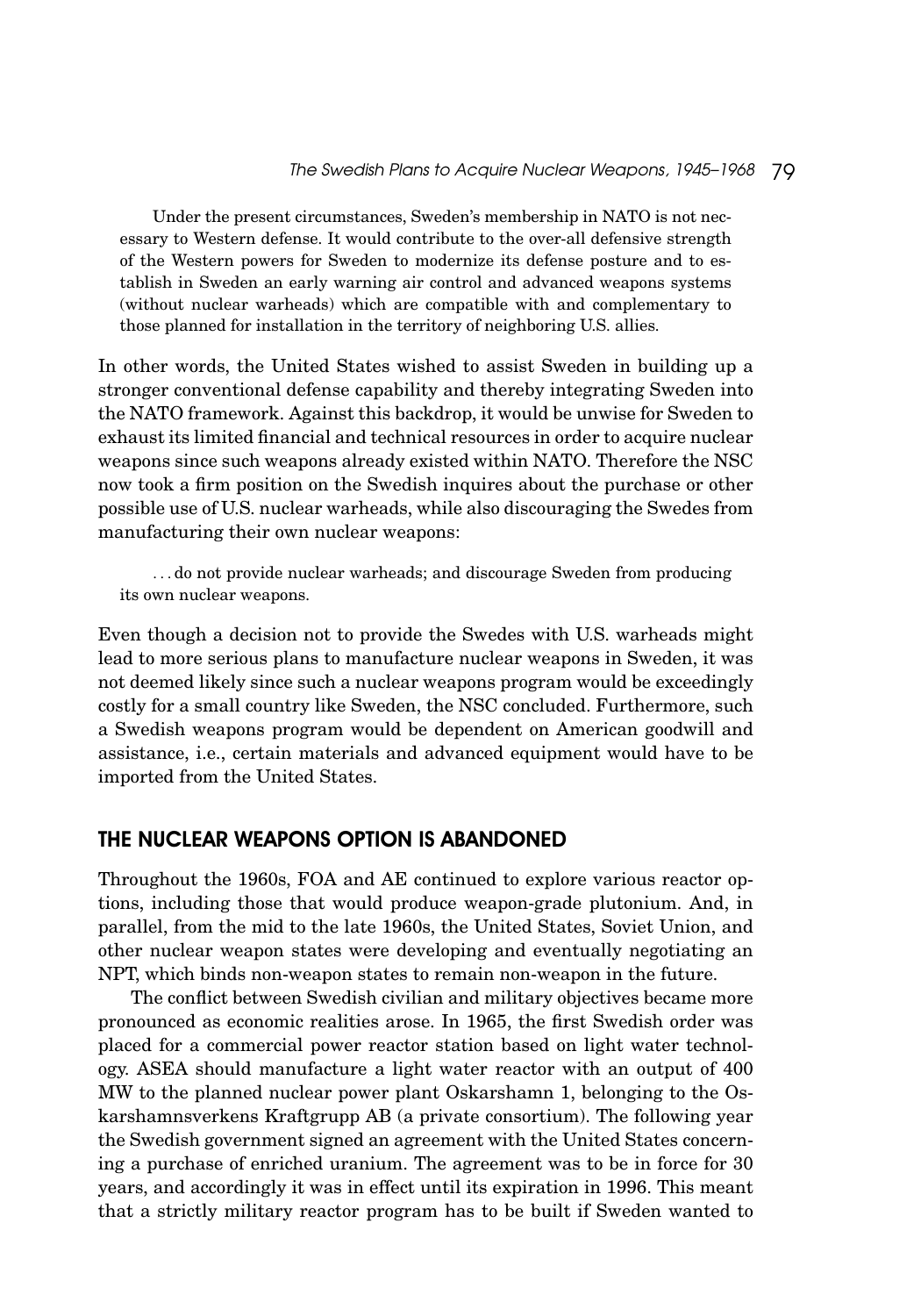produce nuclear weapons.60 For this reason the military leadership felt it would be forced to pursue a policy of phased procurement, if the policy of freedom of action was to be sustained. During the late autumn of 1965, the chief of defense staff requested FOA to investigate alternative research plans in order to carry out such phased procurement.<sup>61</sup> FOA worked out a plan in the budget proposals for 1966, which enabled it to meet these requirements. The government rejected this policy, however, in its 1966 plans, and thus the Swedish nuclear weapons planning was, in practice, terminated.<sup>62</sup>

A drastic reduction of FOA's nuclear weapons research activity followed. AE's planning for uranium production at Ranstad ceased, as did plans for a reprocessing plant on a site already purchased in Bohuslän on the west coast. It was stated in the government's defense proposals for 1968 that acquiring nuclear weapons was not in line with Sweden's interests. Parliament agreed, and thus the policy of freedom of action was removed from the field of security activities.

It was with this background that the government decided in August 1968 to sign the NPT. The government-controlled AB Atomenergi (AE), which by and large dominated "the Swedish line," was also dissolved in 1968 and its resources were transferred to the new private company ASEA-ATOM (owned by the Swedish multinational corporation ASEA). As a consequence, "the Swedish line" and its ambition to reach independence in the nuclear energy field was now abolished and replaced by the light water reactor technology. Swedish nuclear weapons aspirations were now definitely dead and buried.

How far had FOA progressed in its research by the time the nuclear weapons plans were abandoned? In principle, and from a technical point of view, FOA knew exactly what to do and had the reactors and materials to do it. However, there were also some important ingredients missing from a functioning production chain, namely a reprocessing facility and more inspectionfree heavy water. Technically it would have been possible to manufacture a single nuclear explosive device given sufficient plutonium of weapons-grade quality, but a single device would not have constituted a full weapons program. By all accounts the planned program would have included about 100 nuclear warheads. Within the framework of such a large-scale serial production program, it would probably have taken Sweden several years to manufacture its first nuclear device.

# **CONCLUSIONS**

The FOA performed five main studies on the manufacture of nuclear weapons between 1945 and 1968, the year when the Swedish government signed the NPT effectively ending Sweden's nuclear weapon program. These technological research studies were completed in 1948, 1953, 1955, 1957 and 1965,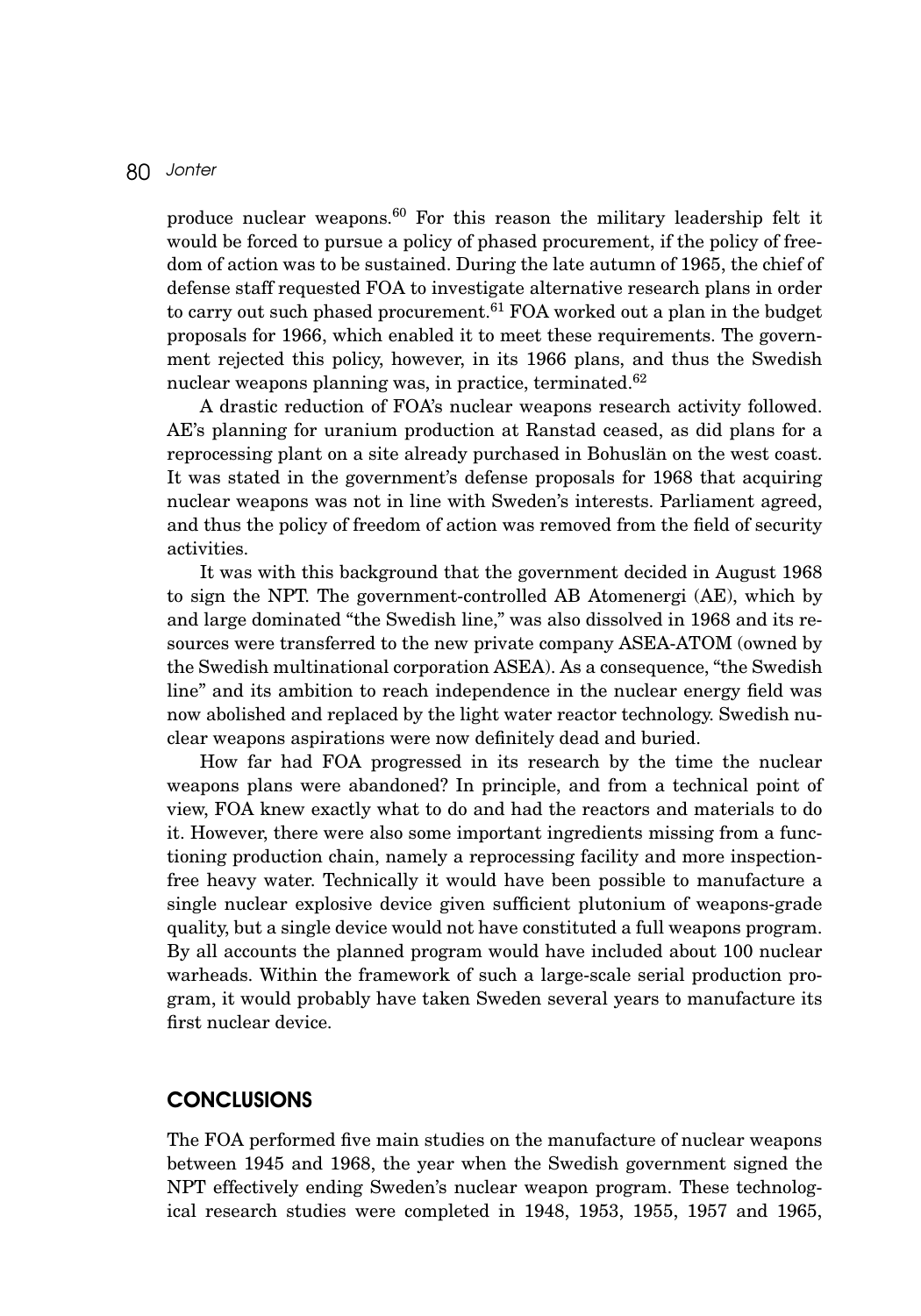which together expanded the Swedish know-how to produce a bomb. It can be argued that Sweden, in principle, already had the technical knowledge and components to produce nuclear weapons by the mid-1950s, if the state had access to enough plutonium, though research in later years suggested that this may have been an overly optimistic view. This research pointed to technical problems with arranging the production of nuclear weapons according to the guidelines suggested in the 1955 study. Nevertheless, Sweden by the mid 1950s had already completed intensive research aimed directly at producing nuclear weapons and had ample scientific and technical expertise. It had, as well, a working research reactor and sufficient uranium resources to sustain a limited weapon program.

Do the activities between 1945 and 1968 constitute a nuclear weapons program? Alternatively, were all these activities just part of plans carried out on a theoretical level, since a decision was never taken by the government and the parliament to go ahead? From a strict, formal point of view, they were only plans, because no decision to start a serial production of nuclear weapons was taken. In this strict, formal interpretation, the Swedish case only covered research, planning and experimental evaluations. But if we take into account the whole concept to place the military manufacture within the framework of civilian development of nuclear energy, it could be argued that it was indeed a program. A uranium plant and a fuel fabrication facility were already in operation, at least two reactors capable of production of weapons-grade plutonium were built (Agesta and Marviken), Sweden had about 50 tons of inspection-free heavy water at its disposal (an additional 50 tons were needed), $63$  and several arrangements to equip Swedish-built jet attack aircrafts with nuclear weapons had been conducted.

So, how important were the technical reasons for the Swedish cessation of nuclear weapons plans? This question has to be answered in the context of other possible reasons.

It became increasingly clear to policy makers that integration between civilian and military goals would be difficult and costly. This made possible the mobilization of political opposition against nuclear weapons, with public opinion and parliamentary discussions moving gradually in the direction of rejecting nuclear weapons. In the beginning of the 1950s, Prime Minister Tage Erlander and many leading Social Democrats were in favor of these nuclear plans, and so was the majority of Swedes according to polls. However, in the 1960s Prime Minister Erlander and many in the Social Democratic power elite had changed their minds, and had become increasingly skeptical about the wisdom of equipping the Swedish defense force with nuclear weapons. The polls from the 1960s also reflected a rising public opposition to nuclear weapons. In addition, a grass-root movement against the weapons plans was founded in the end of 1950s, "Aktionsgruppen mot svenska atomvapen" (the action group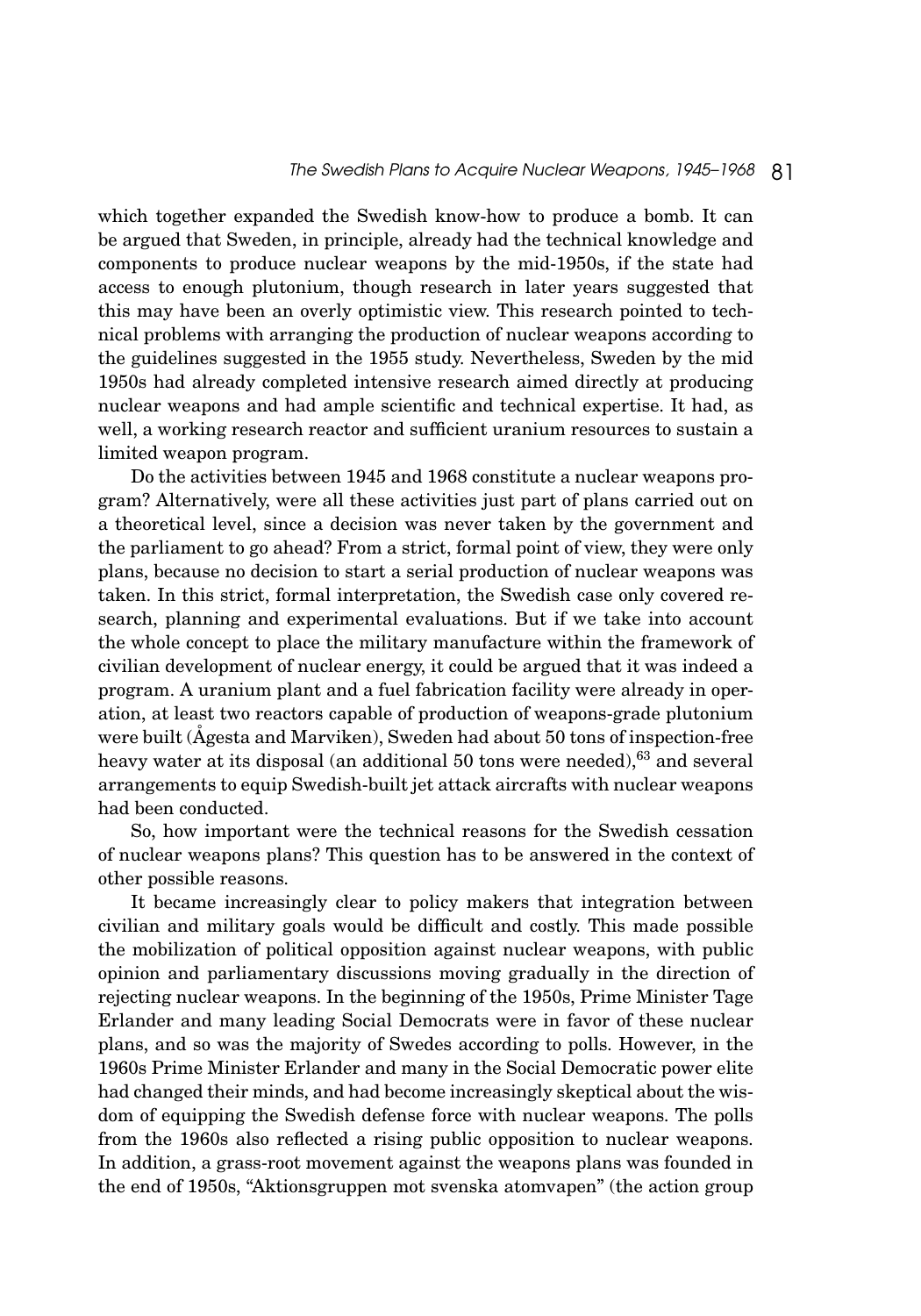against Swedish atomic bombs), and became very successful in its struggle against Swedish nuclear weapon plans.<sup>64</sup>

Secondly, the international disarmament discussions and the nonproliferation norms emerging from the mid-1950s onwards and leading in 1968 to the NPT also affected the Swedish public debate and strengthened the arguments against Swedish nuclear weapons acquisition. From the mid-1950s, and especially during the 1960s, Sweden became increasingly involved in the international efforts to halt the spread of nuclear weapons. In the United Nations, Sweden advanced proposals aimed at creating nuclear weapon free zones and achieving nuclear disarmament. This policy meant that the technical progress in the direction of making domestic production of nuclear weapons feasible was to be weighed against international developments in the nuclear disarmament area. In plain language this meant that if the international negotiations were unsuccessful, the policy of postponing the decision would no longer be followed.

Thirdly, as a consequence of integrating the production of nuclear weapons within the civilian nuclear energy program, Sweden, despite contrary intentions, grew dependent on U.S. technology. This technological dependence vis-a-` vis the United States increased over the years and provided the United States with leverage to dissuade Sweden from using its civilian program for producing weapon-grade plutonium.

#### **REFERENCES**

1. In Sweden, an article in the magazine *Ny Teknik* in the mid-1980s gave rise to intense discussion since the author, Christer Larsson, stated that the Swedish public, parliament, and even certain members of the cabinet had been deceived by an inner circle of decision-makers. According to Larsson, this inner circle, composed of ministers, senior officers, and scientists, conducted a secret nuclear weapons program covering the full spectrum of preparations. See Christer Larsson, "Historien om en svensk atombomb 1945–1972" *Ny Teknik* No. 3, 1985. As a consequence, the government commissioned an inquiry, which published a report, Swedish Ministry of Defence, *Svensk kärnvapenforskning 1945–1972*, in 1987 (Stockholm, 1987). The report concluded that the research carried out never overstepped the limits imposed by parliament and the government. In Nov. 1994, the Swedish nuclear weapons plans were the subject of an article in the Washington Post, which stated that Sweden's will to remain a non-nuclear weapon state was questioned, since parts of the ambitious research program were still in operation. See Steve Coll, "Neutral Sweden Quietly Keeps Nuclear Option Open," *Washington Post*, 25 November 1994.

2. Per Ahlmark, *Den svenska atomvapendebatten* (Stockholm: Aldus/Bonnier 1965); Wilhelm Agrell, *Alliansfrihet eller atombomber-Kontinuitet eller förändring i svensk försvarsdoktrin 1945–1982* (Stockholm: Liber förlag, 1985); Paul Cole, "Atomic Bombast: Nucler Weapons Decisionmaking in Sweden 1945–1972," occasional paper no. 26, Washington, D.C: Henry L. Stimson Center, 1996; Jerome Henry Garris, *Sweden and the Spread of Nuclear Weapons* (unpublished PhD thesis, University of Calfornia, 1972); Anna-Greta Hoadley Nilsson, *Atomvapnet som partiproblem* (Stockholm: Almqvist & Wiksell International, 1989); Thomas Jonter, *Sverige, USA och kärnenergin*. *Framväxten av en svensk kärnämneskontroll 1945–1995*, SKI Report 99:21 (Stockholm: Swedish Nuclear Power Inspectorate, 1999), May 1999; *Sweden and the Bomb. The*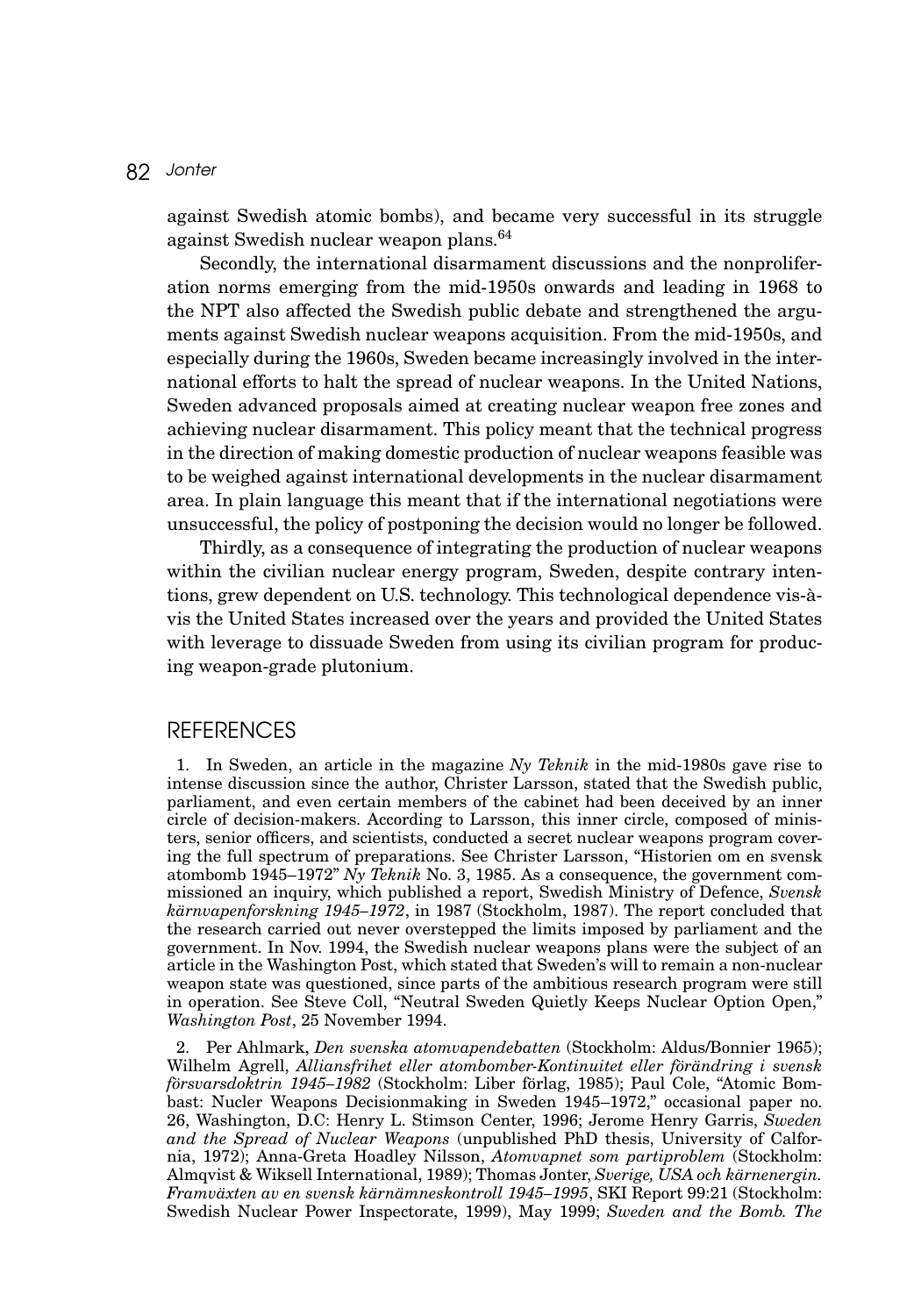*Swedish Plans to Acquire Nuclear Weapons, 1945–1972*, SKI Report 01:33(Stockholm: Swedish Nuclear Power Inspectorate, 2001), Sept., 2001; *Nuclear Weapons Research in Sweden. Co-operation Between Civilian and Military Research, 1947–1972*, SKI Report 02:18, (Stockholm: Swedish Nuclear Power Inspectorate, 2002), May, 2002; Mitchell Reiss, *Without the Bomb: The Politics of Nuclear Nonproliferation* (New York: Columbia University Press, 1988); Björn von Sydow, Kan vi lita på politikerna? Offentlig och in*tern politik i socialdemokratins ledning 1955–1960* (Stockholm: Tiden, 1978).

3. Anders Fröman, "Kärnvapenforskning," in Försvarets forskningsanstalt 1945–1995 (Stockholm: Försvarets forskningsanstalt, 1995), 162.

4. Tage Erlander, *1955–1960* (Stockholm: Tiden, 1976), 75 et passim.

5. Sigfrid Leijonhufvud, *(parantes? En historia om svensk kärnkraft* Västerås: ABB Atom, 1994), 18.

6. Karl-Erik Larsson, "Kärnkraftens historia i Sverige," *Kosmos* (1987), 64, 125–126.

7. Gunnar Skogmar, *Atompolitik: sambandet mellan militärt och civilt utnyttjande av atomenergin i amerikansk utrikespolitik 1945–1973* (Lund: Lund Political Studies, 1979).

8. Gunnar Skogmar, *De nya malmfälten. Det svenska uranet och inledningen till efterkrigstidens neutralitetspolitik*, Research programme Sverige under kalla kriget, Arbetsrapport nr 3 (Göteborg: Statsvetenskapliga institutionen, 1997).

9. Report on the operations at the Swedish National Defence Research Institute department 1. From 1/4 1945 to 30/6 1946, the archive of Swedish National Defence Research Institute (From now on called "the FOA archive"), H 188/05.

10. The basis of the report by Swedish Ministry Defense, *Svensk kärnvapenforskning 1945–1972* (Swedish Nuclear Weapons Research, 1945–1972), (basis), 7.

11. A memo dated 7 January 1946 described various methods of producing heavy water. Lund researcher Lamek Hulthén, who wrote the report, thought that it would be possible to develop Ljungaverket's electrolysis operation to reach a higher level of production. Although the capital cost would be great and it would take a long time to set up the plant, in purely technical terms the problem was solved, so it was claimed.

12. "Verksamhetsberättelse för budgetåret 1947/48" (in Swedish), the FOA archive, H 158/48.

13. Stefan Lindström, *I hela nationens tacksamhet. Svensk forskningspolitik på atomenergiomr˚adet 1945–1956* (Stockholm: Stockholm Studies in Politics, 1991), 92.

14. "Inkommande handlingar1948 E III a" (in Swedish), the FOA archive, Volume 4, H 35.

15. Ibid.

16. "Utredning av betingelserna för framställning av atomvapen i Sverige" (in Swedish), by Torsten Magnusson, the FOA archive, 25 November 1955, 87-H 163:1–21A.

17. "Utgående handlingar 1948 B IV" (in Swedish), the FOA archive, Volume 4, H 35:2.

18. High-purity graphite was being tested by the companies ASEA and Skandinaviska grafitindustriaktiebolaget (the Scandinavian Grafite company).

19. It was estimated that it would take two years to set up the mining and production operation, five to ten years to produce 500 to 1000 tons of uranium at a production capacity of 100 tons per year, and one year to produce bombs ready for use.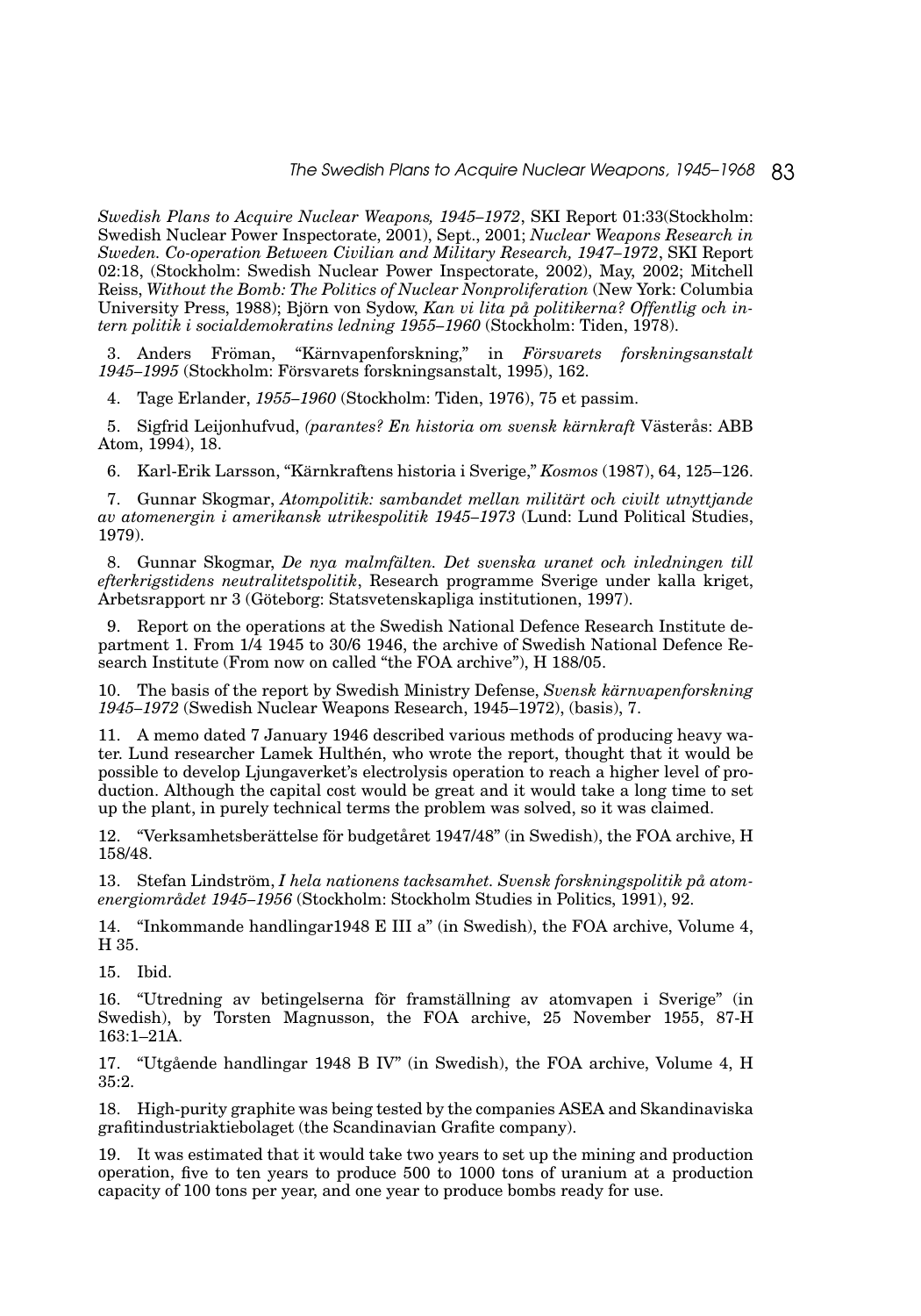20. "Overenskommelse", the FOA archive, H 129, 30 October 1950, FOA. ¨

21. Lindström 1991, 92-93.

22. About the practical implications for different so-called "Direct-usable Fissile Materials," see Maerli, Morten Bremer, "Managing Excess Nuclear materials in Russia," pp. 49–51, in *Nuclear Weapons into the 21st Century. Current Trends and Future Prospects*. (Ed. Joachim Krause and Andreas Wenger). Studies of Contemporary History and Security Policy, vol 8 (Zürich: Center for Security Studies, 2001).

23. Skogmar 1979, 30.

24. Jonter 1999, 18.

25. "Preliminar utredning av betingelserna för framställning av atombomber i Sverige" (in Swedish), the FOA archive, 5 March 1953, H 2068–2092.

26. It is interesting to note that Israel was considering the same approach. During the 1950s, Norway and Israel were negotiating the sale of heavy water for the Israeli Dimona reactor. The agreement signed in 1959 meant that a big step had been taken toward producing Israeli nuclear weapons. See Avner Cohen, *Israel and the Bomb* (New York: Columbia University Press, 1998), 1, 33–34, 60–62, 83, 87.

27. Alltjämt starkt försvar; riktlinjer och kostnader Stockholm (Stockholm: Centralförbundet folk och försvar, 1954).

28. Lindsröm 1991, 161.

29. Svensk atomenergipolitik. Motiv och riktlinjer för statens insatser på atomener*giomr˚adet 1947–1970* (Stockholm: Industridepartementet, 1970).

30. Maja Fjæstad, *Sveriges första kärnreaktor—från teknisk prototyp till vetenskapligt instrument*, SKI-rapport 01:1, 15 (Stockholm: Swedish Nuclear Power Inspectorate, 2001).

31. "Kostnadsberäkning av anläggning för isolering av plutonium" (in Swedish) by Jan Rydberg and Sten Mogensen, 28 January 1954, the FOA archive, H 4091; "Tillägg till Kostnadsberäkning av anläggning för isolering av plutonium" (in Swedish) by Jan Rydberg, 30 April 1954, the FOA archive, H  $4092$ ; "PM angående arbeten med plutonium inom sektionen för kärnkemi" (in Swedish), 13 February 1955, the FOA archive, H 4017; "Kostnadsberäkning av anläggning för isolering av plutonium" (in Swedish), by Jan Rydberg, 20 June 1955, the FOA archive, H 2246.

32. "Frågor av betydelse för isolering av plutonium för atombomber; förslag till arbetsprogram. (in Swedish)" by Jan Rydberg, 27 January 1955, the FOA archive, H 4140.

33. Ibid.

34. Ibid.

35. Ibid.

36. "Utredning av betingelserna för framställning av atomvapen i Sverige" (in Swedish) by Torsten Magnusson, 25 November 1955, Swedish National Defence Research Institute, the FOA archive, 87-H 163:1–21A.

37. About the "Atoms for Peace" cooperation and the creation of IAEA, see David Fisher, *History of the International Atomic Energy Agency: The First Forty Years. IAEA* (Vienna: IAEA 1997).

38. Up to the summer of 1955 the expectation was that the bombs would have to contain at least 10 kg of plutonium (for example, the 1953 study calculated with 11 kg. of plutonium in every device). At the Geneva conference, certain calculations were released concerning the critical mass of a device that meant that the Swedish National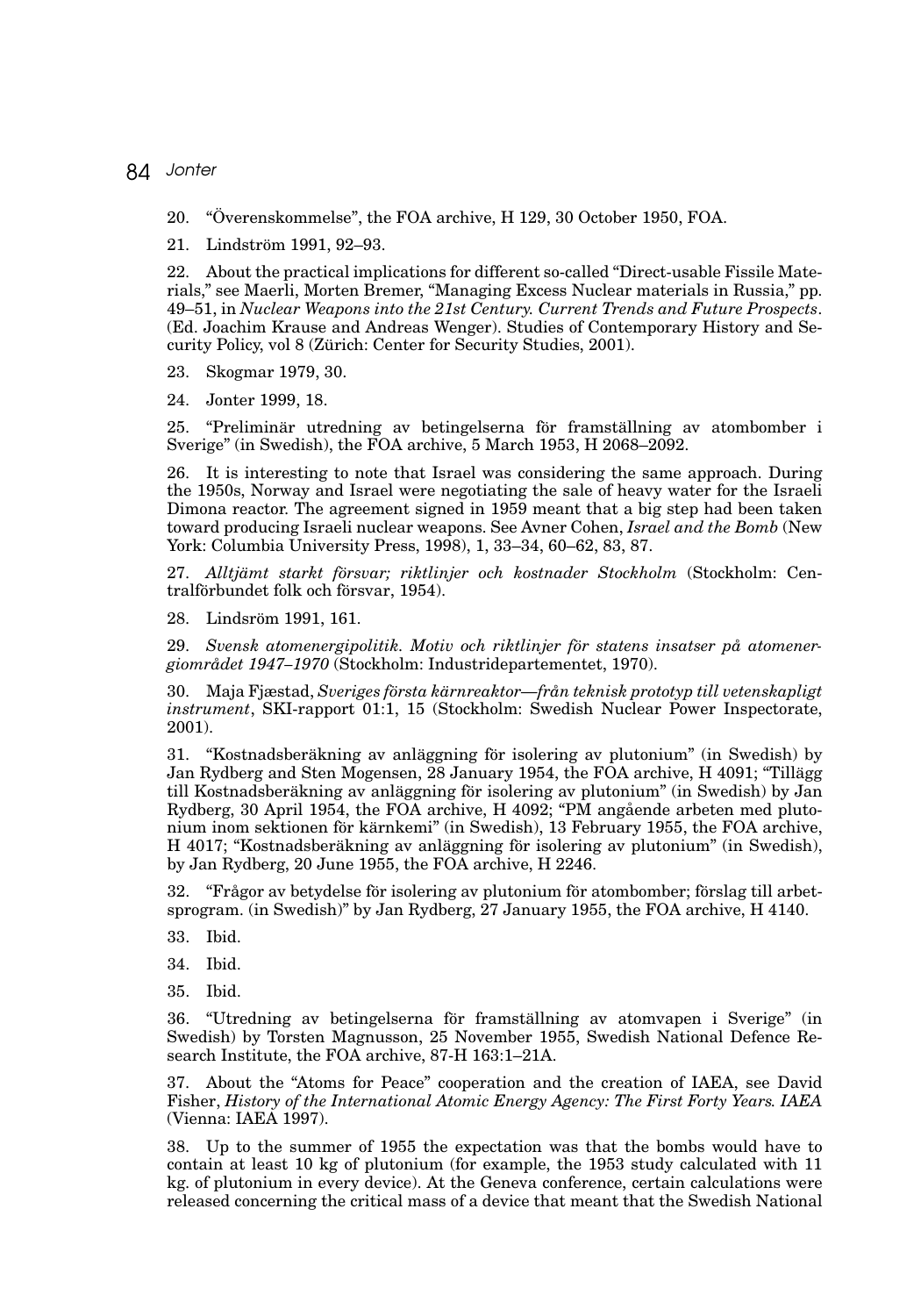Defence Research Establishment's calculations could be heavily revised.

39. About the U.S.-Swedish nuclear cooperation, see Thomas Jonter, "The United States and the Swedish Plans to Build the Bomb, 1945–1968." Paper presented at the Security Assurances Workshop, Cheyenne Mountain Resort, 13–14 August, 2009, hosted by Center for Contemporary Conflict, Naval Postgraduate School, Monterey, California.

40. "Sveriges överenskommelser med främmande makter", SÖ 1956:67–68, Stockholm 1956.

41. Lindström 1991, 92.

42. Maja Fjæstad and Thomas Jonter, "The Rise of the Nuclear System of Innovation in Sweden," *Scandinavian Working Papers in Economics*, KTH/CESIS Working Paper Series in Economics and Institutions of Innovation, no. 117, http://cesis.abe.kth.se/documents/WP117.pdf

43. "P.M. angående utredningsuppdrag betr. reaktorer för produktion av plutonium av vapenkvalitet" (in Swedish), the FOA archive, 5 July 1957, H 4050–2092.

44. Ibid.

45. "Rapport över Etapp 1 av utredningsuppdrag beträffande reaktorer för produktion av plutonium av vapenkvalitet" (in Swedish). Executive archive, Studsvik AB (formerly AB Atomenergi), 9 January1958.

46. "Rapport över Etapp 2:1 av utredningsuppdrag beträffande reaktorer för produktion av vapenkvalitet" (in Swedish), 1 July 1958. The report is still under secrecy classification. About the report in general, see Olof Forssberg study (basis), 91.

47. "Forskningsprogram avseende skydd och forsvar mot atomvapen" (in Swedish), 4 ¨ July 1958, the FOA archive, H 4040–2092.

48. For a detailed discussion and analysis of the various lines of argument in the debate that followed, see Ahlmark 1965.

49. Nilsson Hodley 1989, 43.

50. Neutralitet Försvar Atomvapen (Stockholm, 1960).

51. "Rapport över Etapp III av utredningsuppdrag beträffande reaktorer för produktion av plutonium av vapenkvalitet" (in Swedish), 28 April 1960; Executive archive, Studsvik AB; "Tillägg till rapport över Etapp III av utredningsuppdrag beträffande reaktorer för produktion av plutonium av vapenkvalitet" (in Swedish), Executive archive, Studsvik AB, 17 November 1960; "En rapport över etapp IV beträffande val av reaktor för plutoniumtillverkning av vapenkvalitet" (in Swedish), The reports are still under secrecy classification, except the following report which is an open source: "Svensk plutoniumfabrik under 1960-talet" (in Swedish), Executive archive, Studsvik AB, 20 June 1960, H 4162–434; "Rapport over Etapp V av utredningsrap- ¨ port beträffande reaktorer för produktion av plutonium av vapenkvalitet" (in Swedish), "Rapport över Etapp VI av utredningsrapport beträffande reaktorer för produktion av plutonium av vapenkvalitet" (in Swedish), Executive archive, Studsvik AB, 14 Septemebr 1961; "Rapport över Etapp VII av utredningsrapport beträffande reaktorer för produktion av plutonium av vapenkvalitet" (in Swedish), Executive archive, Studsvik AB, 12 December 1962.

52. Jonter 1999, 23; *Svensk atomenergipolitik* 1970, 32. AK's responsibility was split into two functions: DFA was in charge of the control and delivery of licenses in the nuclear energy field, while the "Statens råd för atomforskning" was responsible for basic research. DFA was transformed into the Statens kärnkraftsinspektion (Swedish Nuclear Power Inspectorate) in 1974.